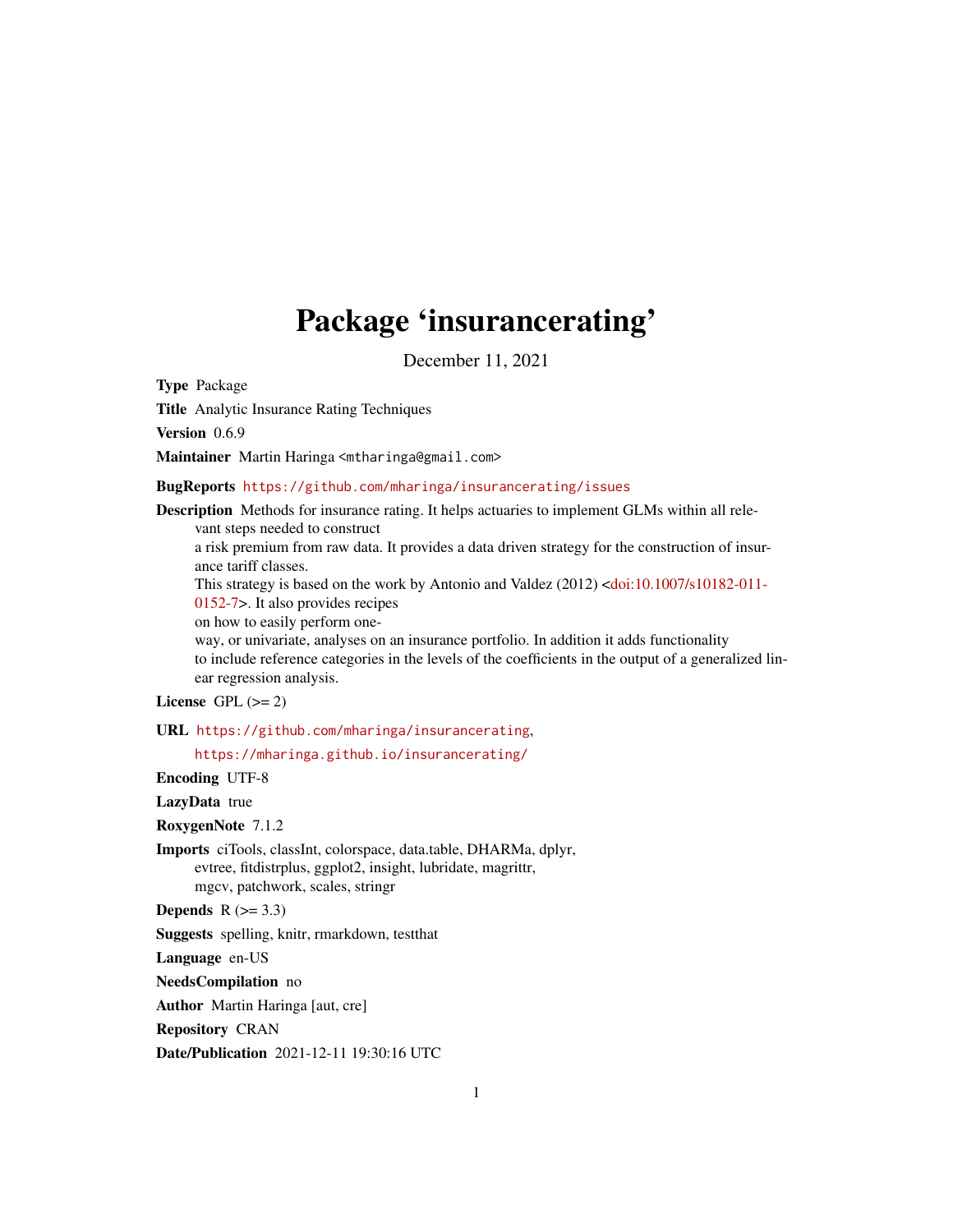# R topics documented:

| $\overline{3}$ |
|----------------|
| $\overline{3}$ |
| $\overline{4}$ |
| 5              |
| 6              |
| 8              |
| 8              |
| 10             |
| 10             |
| 11             |
| 13             |
| 14             |
| 15             |
| 16             |
| 17             |
| 19             |
| 21             |
| 22             |
| 23             |
| 25             |
| 26             |
| 27             |
| 28             |
| 29             |
| 29             |
| 30             |
| 32             |
| 33             |
| 34             |
| 35             |
| 36             |
| 37             |
| 38             |
| 39             |
| 40             |
| 42             |
| 43             |
| 44             |

Index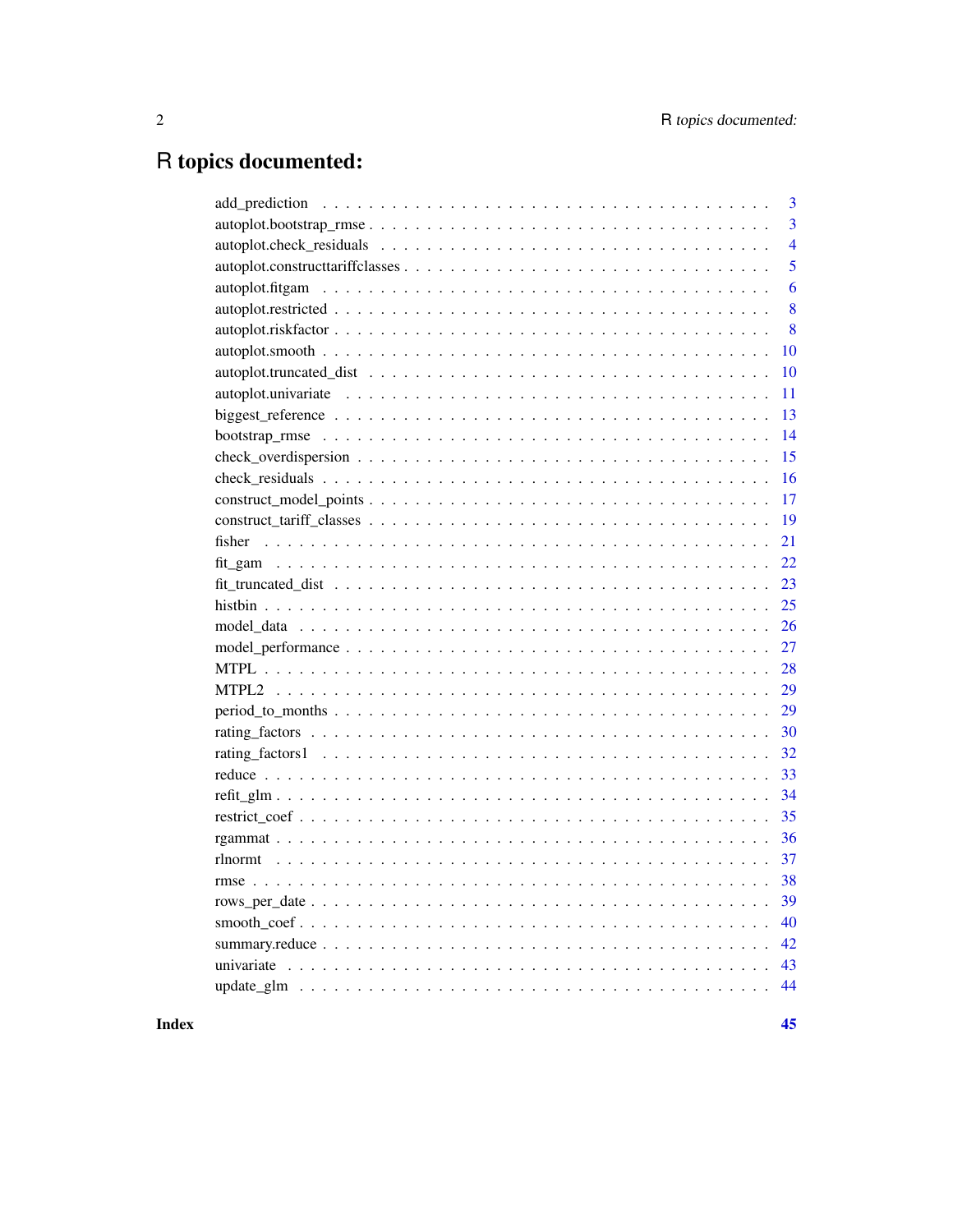<span id="page-2-0"></span>add\_prediction *Add predictions to a data frame*

# Description

Add model predictions and confidence bounds to a data frame.

# Usage

 $add\_prediction(data, ..., var = NULL, conf\_int = FALSE, alpha = 0.1)$ 

# Arguments

| data     | a data frame of new data.                                                                                                                                  |
|----------|------------------------------------------------------------------------------------------------------------------------------------------------------------|
| $\cdots$ | one or more objects of class glm.                                                                                                                          |
| var      | the name of the output column(s), defaults to NULL                                                                                                         |
| conf int | determines whether confidence intervals will be shown. Defaults to conf int =<br>FALSE.                                                                    |
| alpha    | a real number between 0 and 1. Controls the confidence level of the interval<br>estimates (defaults to 0.10, representing 90 percent confidence interval). |

# Value

data.frame

# Examples

```
mod1 <- glm(nclaims ~ age_policyholder, data = MTPL,
    offset = log(exposure), family = poisson())
add_prediction(MTPL, mod1)
# Include confidence bounds
add_prediction(MTPL, mod1, conf_int = TRUE)
```
autoplot.bootstrap\_rmse

*Automatically create a ggplot for objects obtained from bootstrap\_rmse()*

# Description

Takes an object produced by bootstrap\_rmse(), and plots the simulated RMSE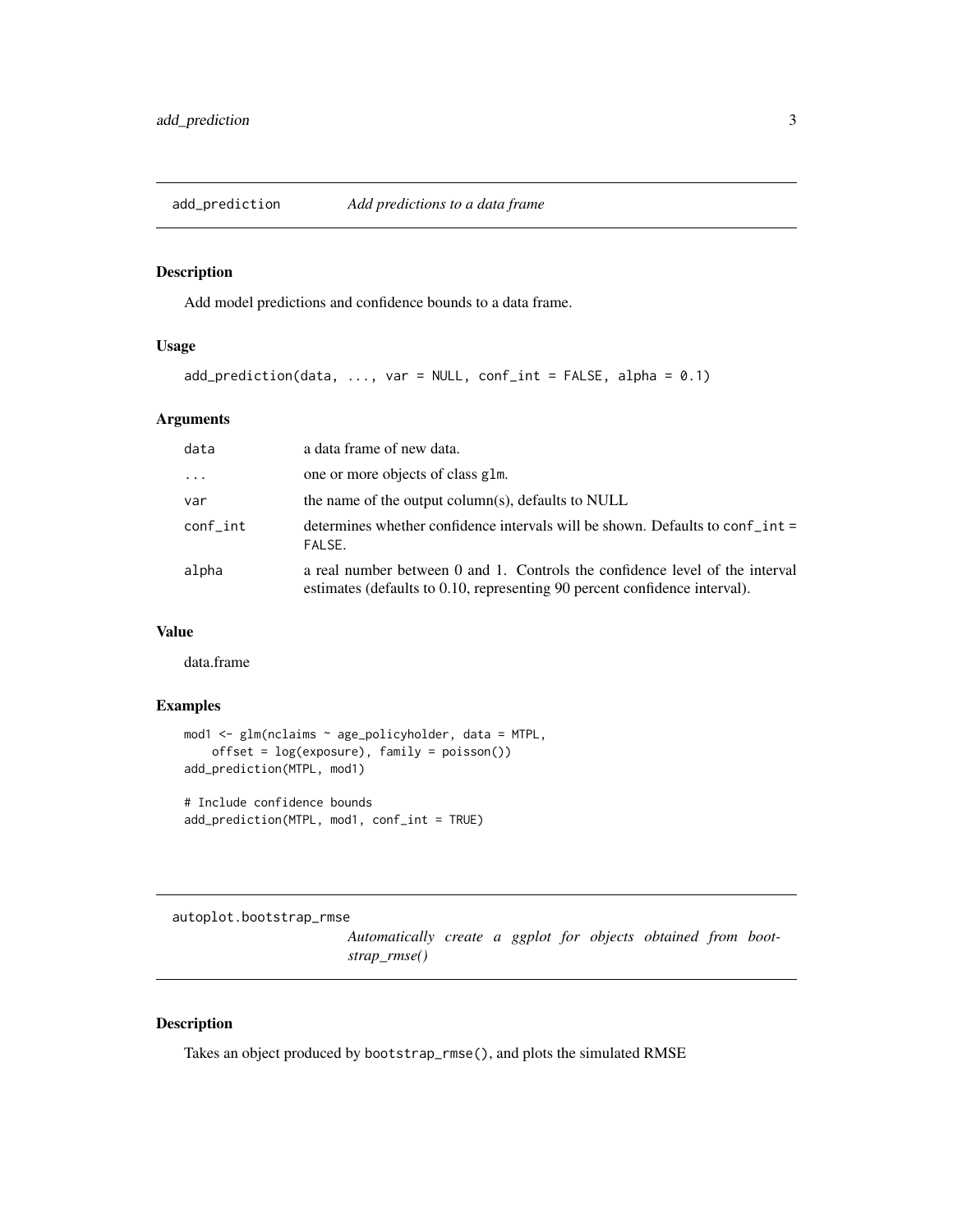# <span id="page-3-0"></span>Usage

```
## S3 method for class 'bootstrap_rmse'
autoplot(object, fill = NULL, color = NULL, ...)
```
# Arguments

| object                  | bootstrap_rmse object produced by bootstrap_rmse() |
|-------------------------|----------------------------------------------------|
| fill                    | color to fill histogram (default is "steelblue")   |
| color                   | color to plot line colors of histogram             |
| $\cdot$ $\cdot$ $\cdot$ | other plotting parameters to affect the plot       |

# Value

a ggplot object

## Author(s)

Martin Haringa

autoplot.check\_residuals

*Automatically create a ggplot for objects obtained from check\_residuals()*

# Description

Takes an object produced by check\_residuals(), and produces a uniform quantile-quantile plot.#'

# Usage

```
## S3 method for class 'check_residuals'
autoplot(object, show_message = TRUE, ...)
```
# Arguments

| object       | check_residuals object produced by check_residuals() |
|--------------|------------------------------------------------------|
| show_message | show output from test (defaults to TRUE)             |
| .            | other plotting parameters to affect the plot         |

# Value

a ggplot object

# Author(s)

Martin Haringa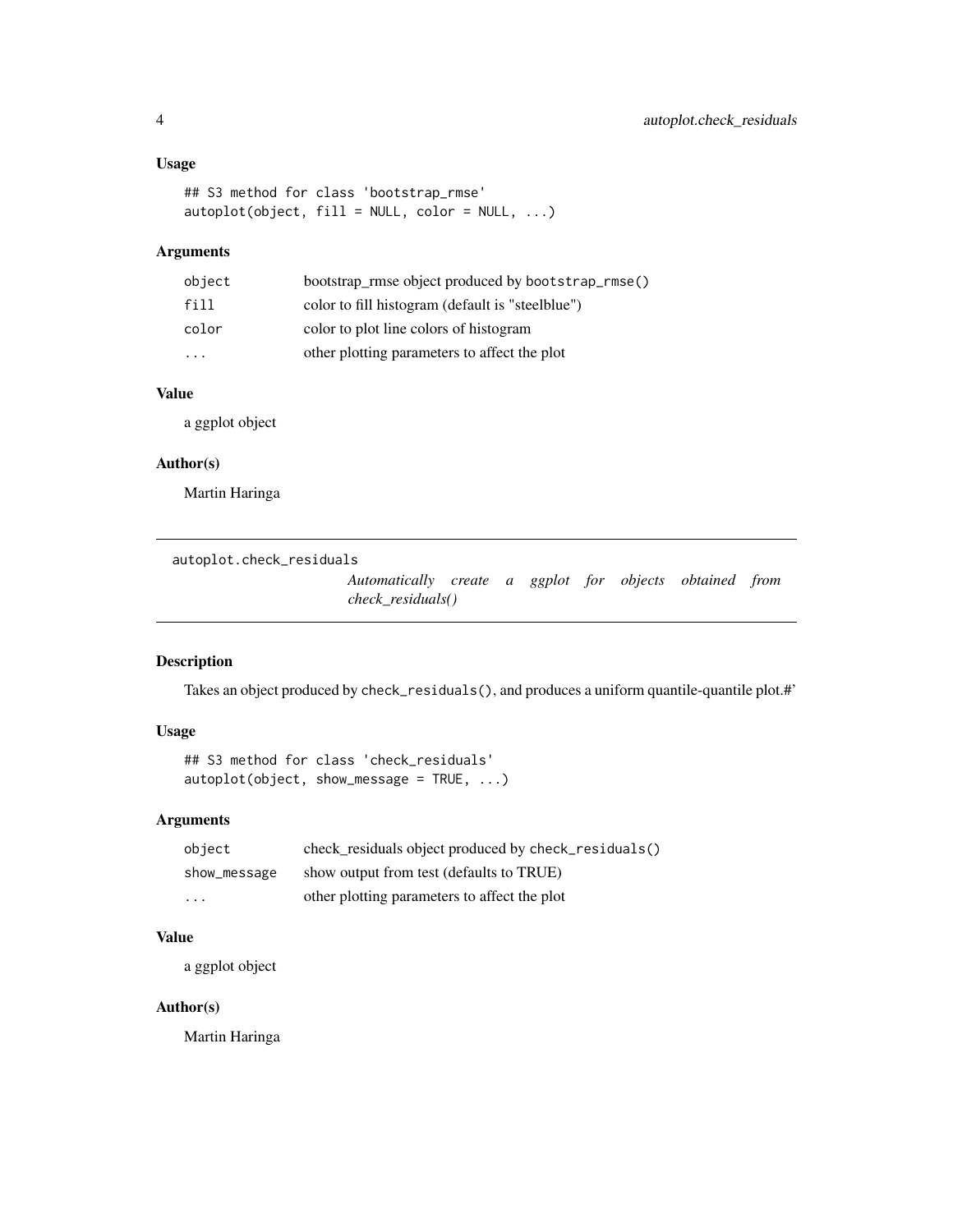<span id="page-4-0"></span>autoplot.constructtariffclasses

*Automatically create a ggplot for objects obtained from construct\_tariff\_classes()*

# Description

Takes an object produced by construct\_tariff\_classes(), and plots the fitted GAM. In addition the constructed tariff classes are shown.

#### Usage

```
## S3 method for class 'constructtariffclasses'
autoplot(
 object,
 conf_int = FALSE,
  color_gam = "steelblue",
  show_observations = FALSE,
 color_splits = "grey50",
  size_points = 1,
  color_points = "black",
 rotate_labels = FALSE,
  remove_outliers = NULL,
  ...
)
```

| object            | constructtariffclasses object produced by construct_tariff_classes                                                            |
|-------------------|-------------------------------------------------------------------------------------------------------------------------------|
| $conf_$           | determines whether 95 percent confidence intervals will be plotted. The default<br>$is conf\_int = FALSE$                     |
| color_gam         | a color can be specified either by name (e.g.: "red") or by hexadecimal code<br>$(e.g. : "#FF1234")$ (default is "steelblue") |
| show_observations |                                                                                                                               |
|                   | add observed frequency/severity points for each level of the variable for which<br>tariff classes are constructed             |
| color_splits      | change the color of the splits in the graph ("grey50" is default)                                                             |
| size_points       | size for points (1 is default)                                                                                                |
| color_points      | change the color of the points in the graph ("black" is default)                                                              |
| rotate_labels     | rotate x-labels 45 degrees (this might be helpful for overlapping x-labels)                                                   |
| remove_outliers   |                                                                                                                               |
|                   | do not show observations above this number in the plot. This might be helpful<br>for outliers.                                |
| $\cdots$          | other plotting parameters to affect the plot                                                                                  |
|                   |                                                                                                                               |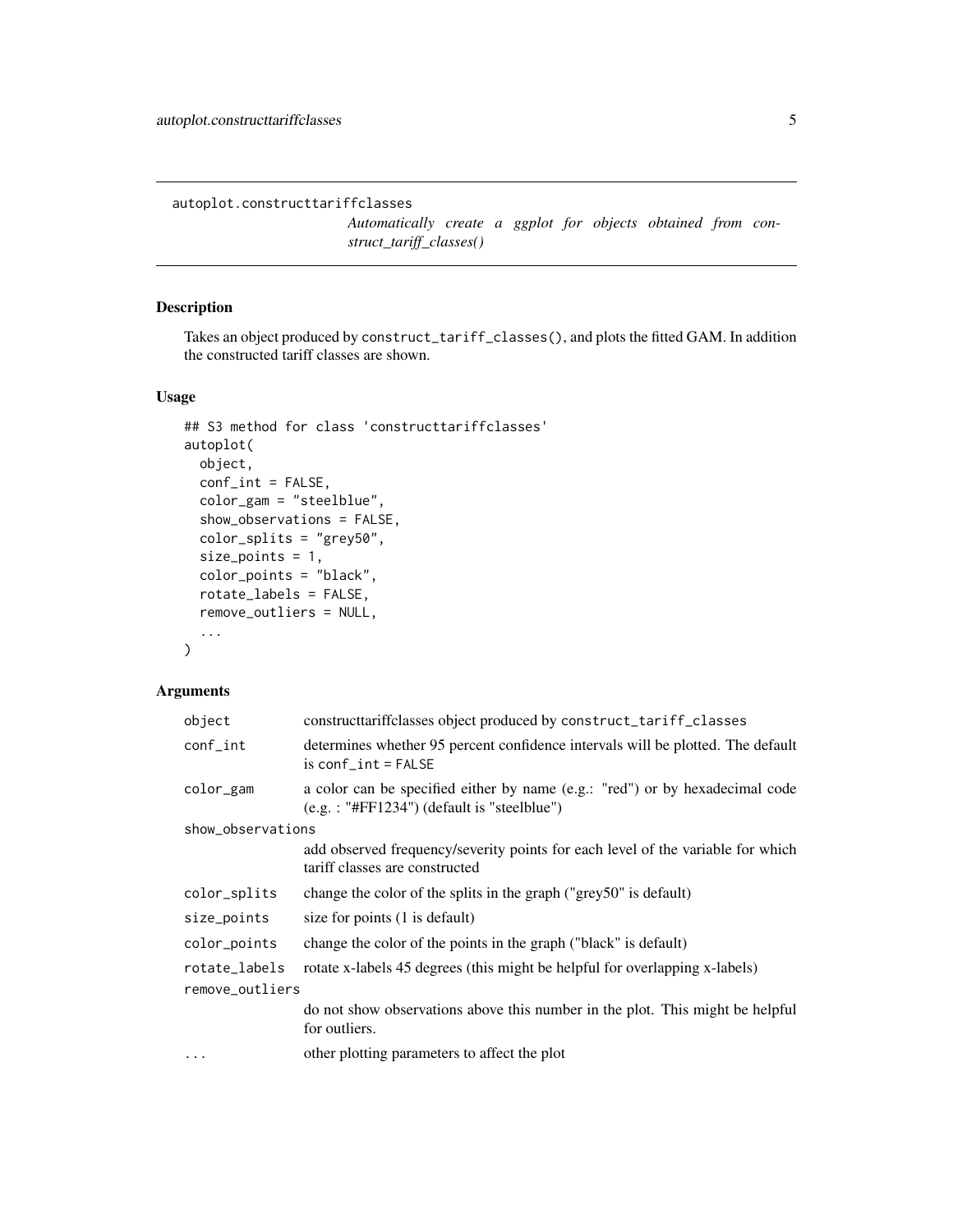#### <span id="page-5-0"></span>Value

a ggplot object

# Author(s)

Martin Haringa

# Examples

```
## Not run:
library(ggplot2)
library(dplyr)
fit_gam(MTPL, nclaims = nclaims, x = age_policyholder,
        exposure = exposure) %>%
   construct_tariff_classes(.) %>%
   autoplot(., show_observations = TRUE)
```

```
## End(Not run)
```
autoplot.fitgam *Automatically create a ggplot for objects obtained from fit\_gam()*

# Description

Takes an object produced by fit\_gam(), and plots the fitted GAM.

# Usage

```
## S3 method for class 'fitgam'
autoplot(
 object,
  conf\_int = FALSE,color_gam = "steelblue",
  show_observations = FALSE,
  x_stepsize = NULL,
  size_points = 1,
  color_points = "black",
  rotate_labels = FALSE,
  remove_outliers = NULL,
  ...
\mathcal{L}
```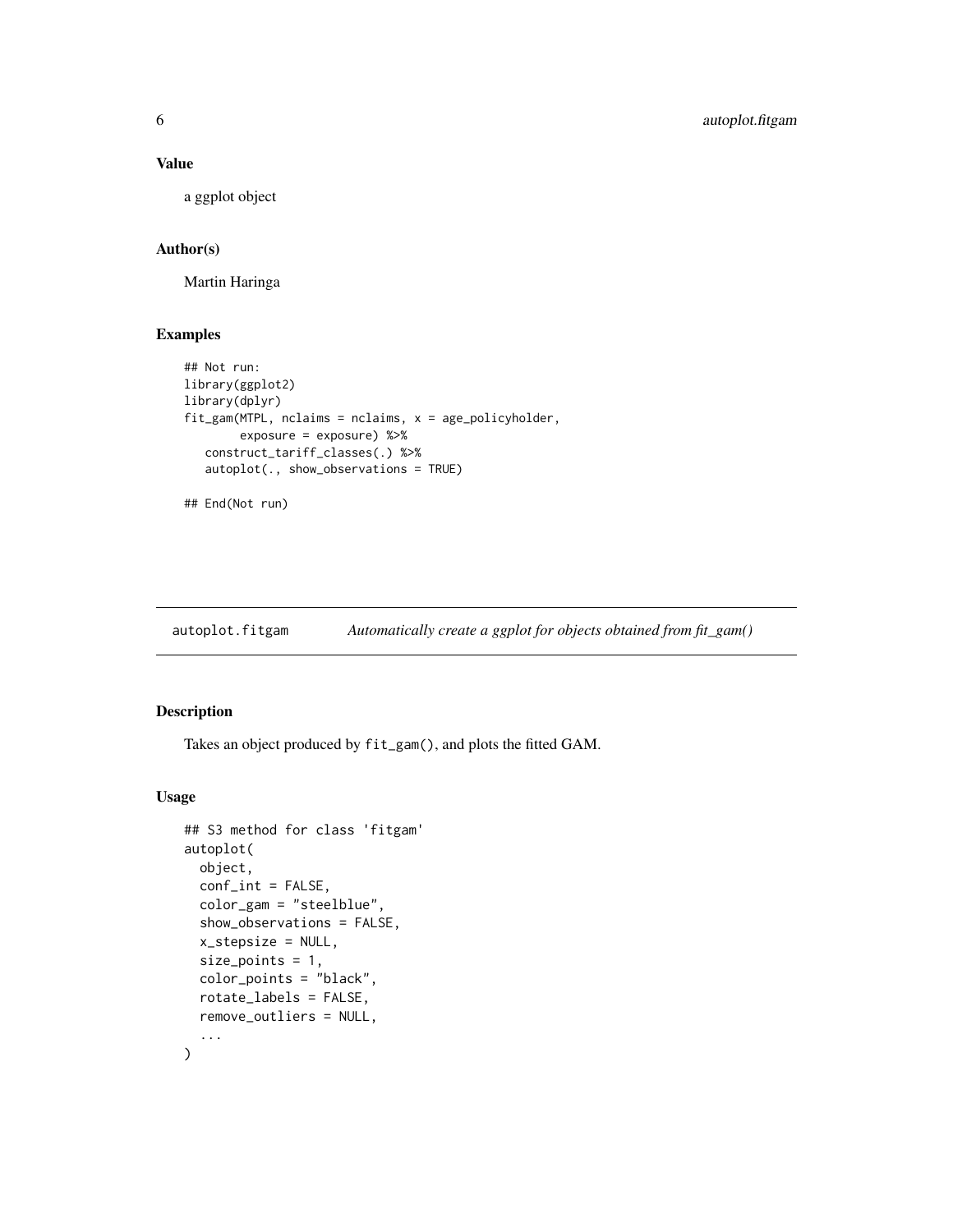# autoplot.fitgam 7

# Arguments

| object            | fitgam object produced by fit_gam()                                                                                           |
|-------------------|-------------------------------------------------------------------------------------------------------------------------------|
| conf_int          | determines whether 95 percent confidence intervals will be plotted. The default<br>$is conf\_int = FALSE.$                    |
| color_gam         | a color can be specified either by name (e.g.: "red") or by hexadecimal code<br>$(e.g. : "#FF1234")$ (default is "steelblue") |
| show_observations |                                                                                                                               |
|                   | add observed frequency/severity points for each level of the variable for which<br>tariff classes are constructed             |
| x_stepsize        | set step size for labels horizontal axis                                                                                      |
| size_points       | size for points (1 is default)                                                                                                |
| color_points      | change the color of the points in the graph ("black" is default)                                                              |
| rotate_labels     | rotate x-labels 45 degrees (this might be helpful for overlapping x-labels)                                                   |
| remove_outliers   |                                                                                                                               |
|                   | do not show observations above this number in the plot. This might be helpful<br>for outliers.                                |
| $\cdots$          | other plotting parameters to affect the plot                                                                                  |

# Value

a ggplot object

# Author(s)

Martin Haringa

# Examples

```
## Not run:
library(ggplot2)
library(dplyr)
fit_gam(MTPL, nclaims = nclaims, x = age_policyholder,
       exposure = exposure) %>%
   autoplot(., show_observations = TRUE)
```
## End(Not run)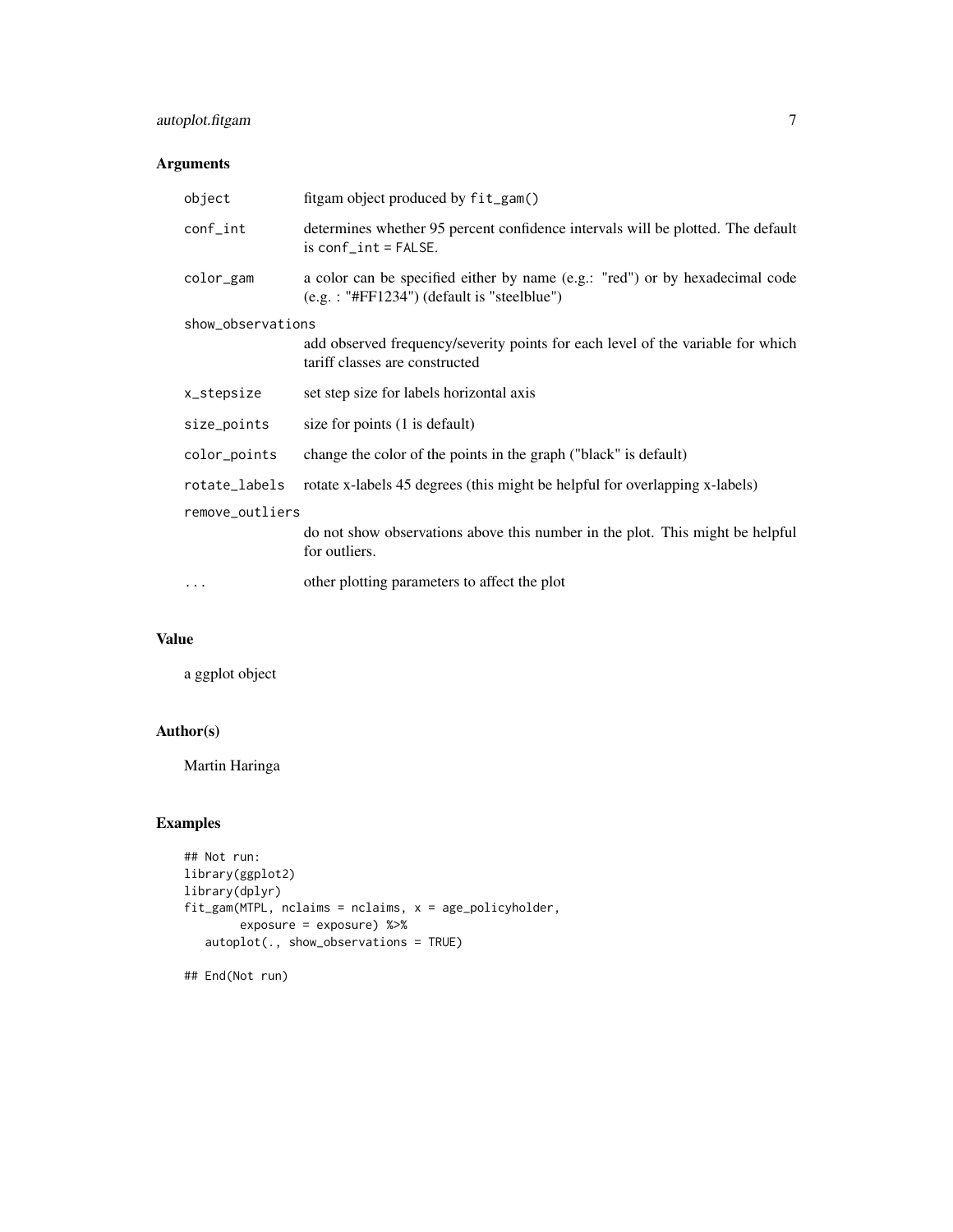<span id="page-7-1"></span><span id="page-7-0"></span>autoplot.restricted *Automatically create a ggplot for objects obtained from restrict\_coef()*

# Description

[Experimental] Takes an object produced by restrict\_coef(), and produces a line plot with a comparison between the restricted coefficients and estimated coefficients obtained from the model.

#### Usage

```
## S3 method for class 'restricted'
autoplot(object, ...)
```
# Arguments

| object   | object produced by restrict_coef()           |
|----------|----------------------------------------------|
| $\cdots$ | other plotting parameters to affect the plot |

# Value

Object of class ggplot2

# Author(s)

Martin Haringa

# Examples

```
freq \leq glm(nclaims \sim bm + zip, weights = power, family = poisson(),
data = MTPL)
zip_f <- data. frame(zip = c(0,1,2,3), zip_rst = c(0.8, 0.9, 1, 1.2))
freq %>%
  restrict_coef(., zip_df) %>%
  autoplot()
```

| autoplot.riskfactor | Automatically create a ggplot for objects obtained from rat- |  |  |  |  |
|---------------------|--------------------------------------------------------------|--|--|--|--|
|                     | ing factors()                                                |  |  |  |  |

# Description

Takes an object produced by univariate(), and plots the available input.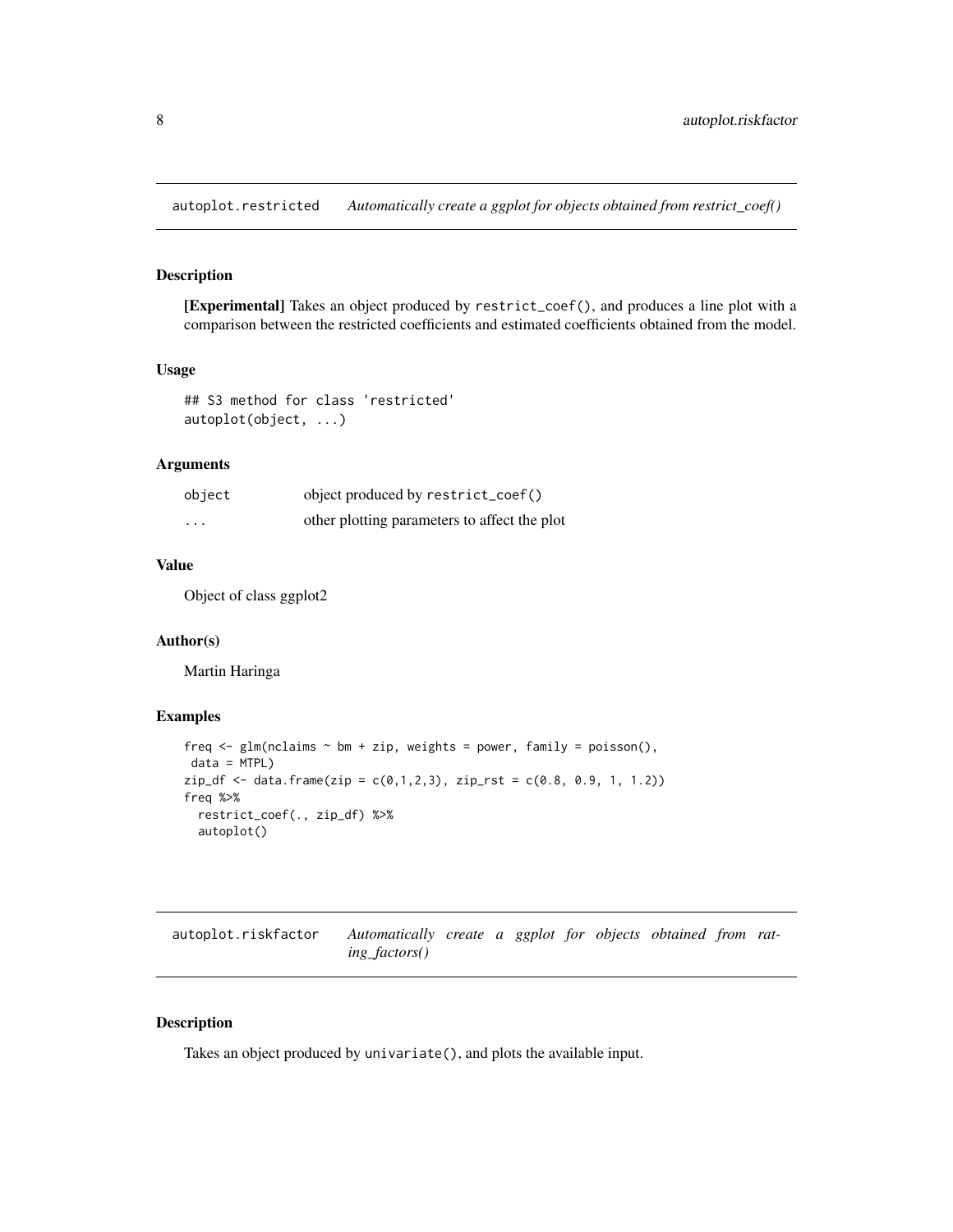# autoplot.riskfactor 9

# Usage

```
## S3 method for class 'riskfactor'
autoplot(
 object,
 risk_factors = NULL,
 ncol = 1,
 labels = TRUE,
 dec.maxk = ","ylab = "rate",
 fill = NULL,color = NULL,
 linetype = FALSE,
  ...
)
```
# Arguments

| object       | riskfactor object produced by rating_factors()                                                                                                 |
|--------------|------------------------------------------------------------------------------------------------------------------------------------------------|
| risk_factors | character vector to define which factors are included. Defaults to all risk factors.                                                           |
| ncol         | number of columns in output (default is 1)                                                                                                     |
| labels       | show labels with the exposure (default is TRUE)                                                                                                |
| dec.mark     | control the format of the decimal point, as well as the mark between intervals<br>before the decimal point, choose either "," (default) or "." |
| ylab         | modify label for the y-axis                                                                                                                    |
| fill         | color to fill histogram                                                                                                                        |
| color        | color to plot line colors of histogram (default is "skyblue")                                                                                  |
| linetype     | use different linetypes (default is FALSE)                                                                                                     |
| $\cdots$     | other plotting parameters to affect the plot                                                                                                   |

# Value

a ggplot2 object

# Author(s)

Martin Haringa

# Examples

```
library(dplyr)
df <- MTPL2 %>%
  mutate(across(c(area), as.factor)) %>%
  mutate(across(c(area), ~biggest_reference(., exposure)))
mod1 <- glm(nclaims ~ area + premium, offset = log(exposure),
family = poisson(), data = df)
mod2 \leq glm(nclaims \sim area, offset = log(exposure), family = poisson(),
```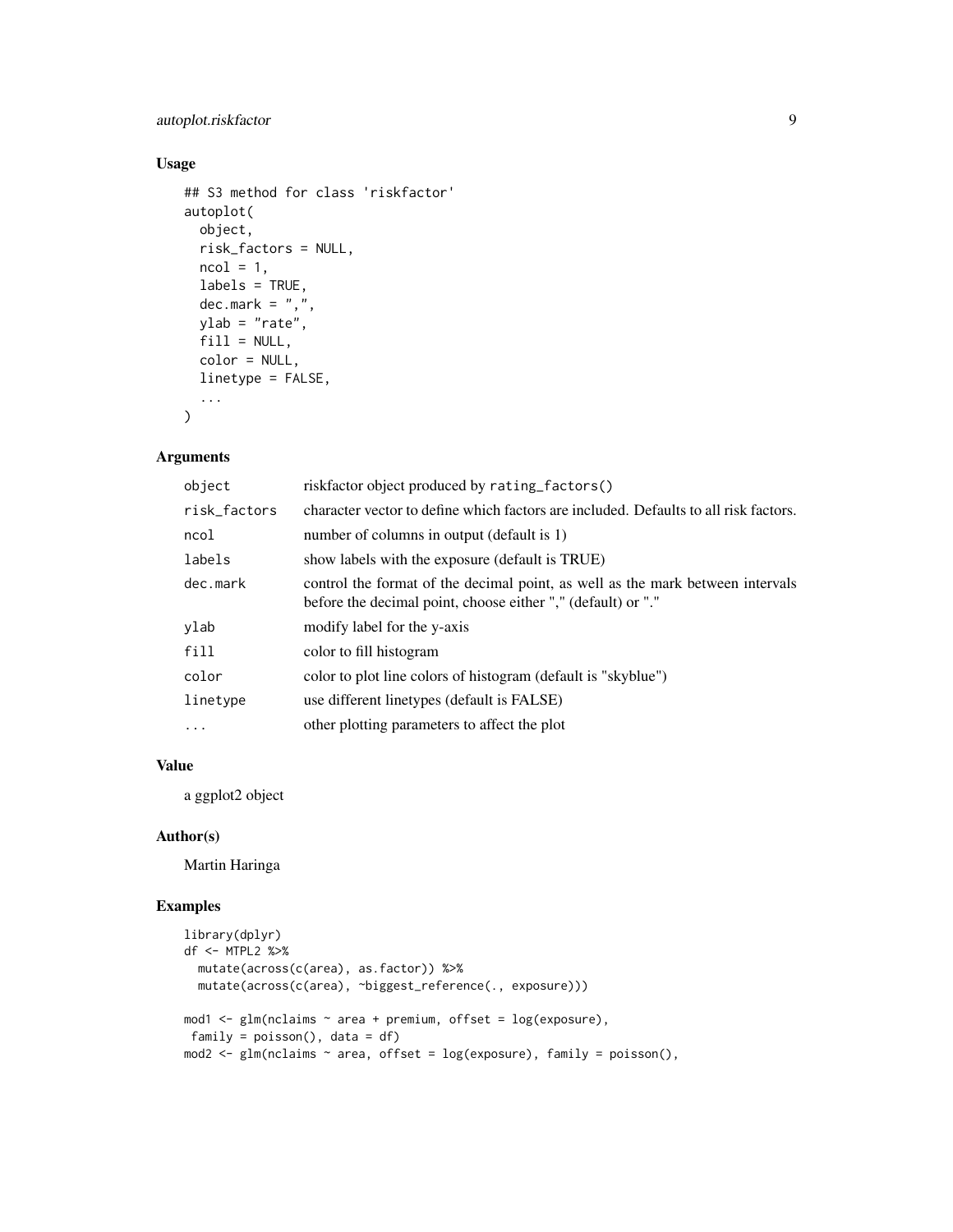```
data = df)x <- rating_factors(mod1, mod2, model_data = df, exposure = exposure)
autoplot(x)
```
<span id="page-9-1"></span>autoplot.smooth *Automatically create a ggplot for objects obtained from smooth\_coef()*

# Description

[Experimental] Takes an object produced by smooth\_coef(), and produces a plot with a comparison between the smoothed coefficients and estimated coefficients obtained from the model.

# Usage

## S3 method for class 'smooth' autoplot(object, ...)

#### Arguments

| object   | object produced by smooth_coef()             |
|----------|----------------------------------------------|
| $\cdots$ | other plotting parameters to affect the plot |

# Value

Object of class ggplot2

# Author(s)

Martin Haringa

autoplot.truncated\_dist

*Automatically create a ggplot for objects obtained from fit\_truncated\_dist()*

# Description

Takes an object produced by fit\_truncated\_dist(), and plots the available input.

<span id="page-9-0"></span>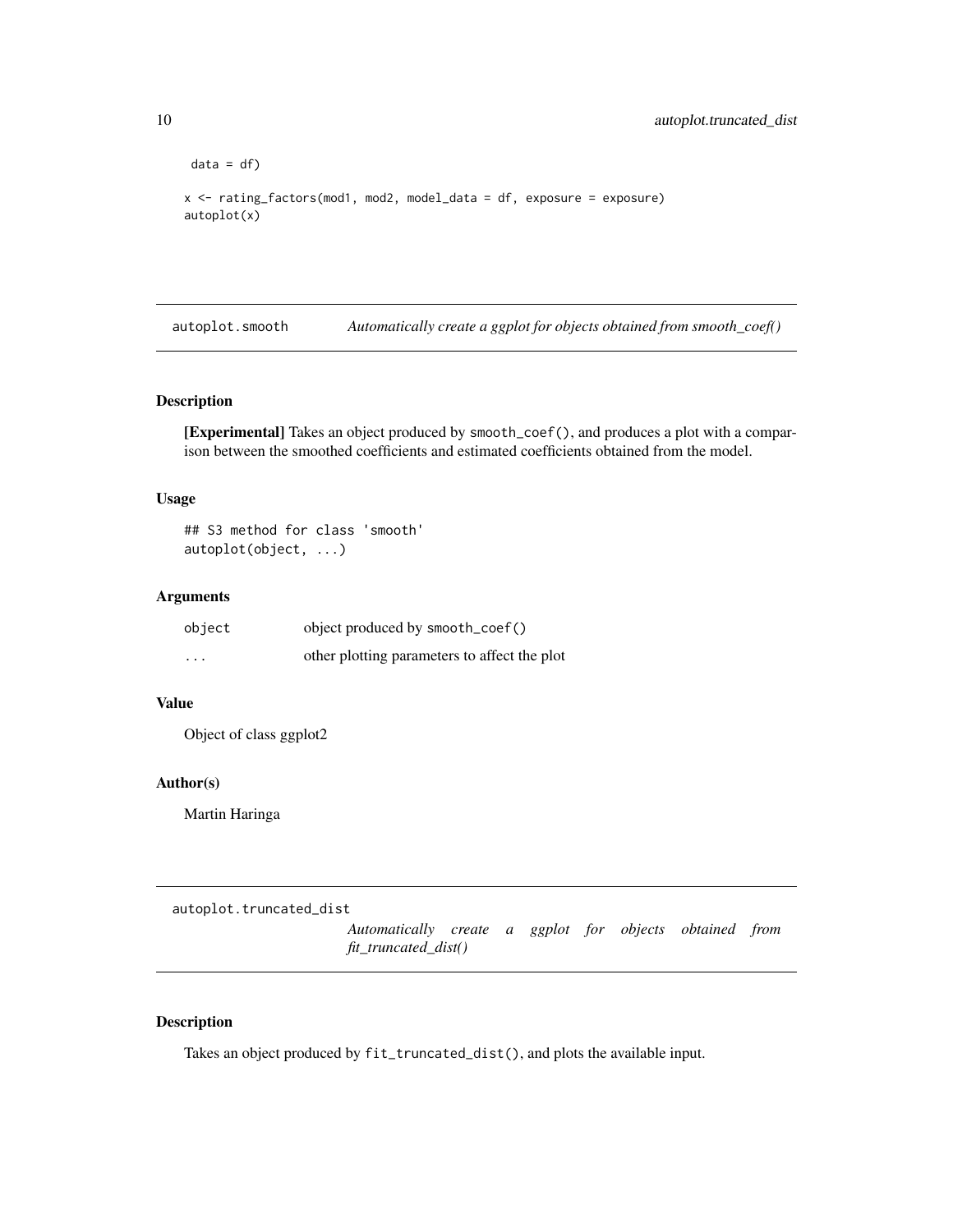# <span id="page-10-0"></span>autoplot.univariate 11

# Usage

```
## S3 method for class 'truncated_dist'
autoplot(
 object,
 geom_ecdf = c("point", "step"),
 xlab = NULL,
 ylab = NULL,
 ylim = c(0, 1),xlim = NULL,
 print_title = TRUE,
 print_dig = 2,
 print_trunc = 2,
  ...
\mathcal{L}
```
# Arguments

| object      | object univariate object produced by fit_truncated_dist()                       |
|-------------|---------------------------------------------------------------------------------|
| geom_ecdf   | the geometric object to use display the data (point or step)                    |
| xlab        | the title of the x axis                                                         |
| ylab        | the title of the y axis                                                         |
| ylim        | two numeric values, specifying the lower limit and the upper limit of the scale |
| xlim        | two numeric values, specifying the left limit and the right limit of the scale  |
| print_title | show title (default to TRUE)                                                    |
| print_dig   | number of digits for parameters in title (default 2)                            |
| print_trunc | number of digits for truncation values to print                                 |
| $\cdots$    | other plotting parameters to affect the plot                                    |

# Value

a ggplot2 object

# Author(s)

Martin Haringa

autoplot.univariate *Automatically create a ggplot for objects obtained from univariate()*

# Description

Takes an object produced by univariate(), and plots the available input.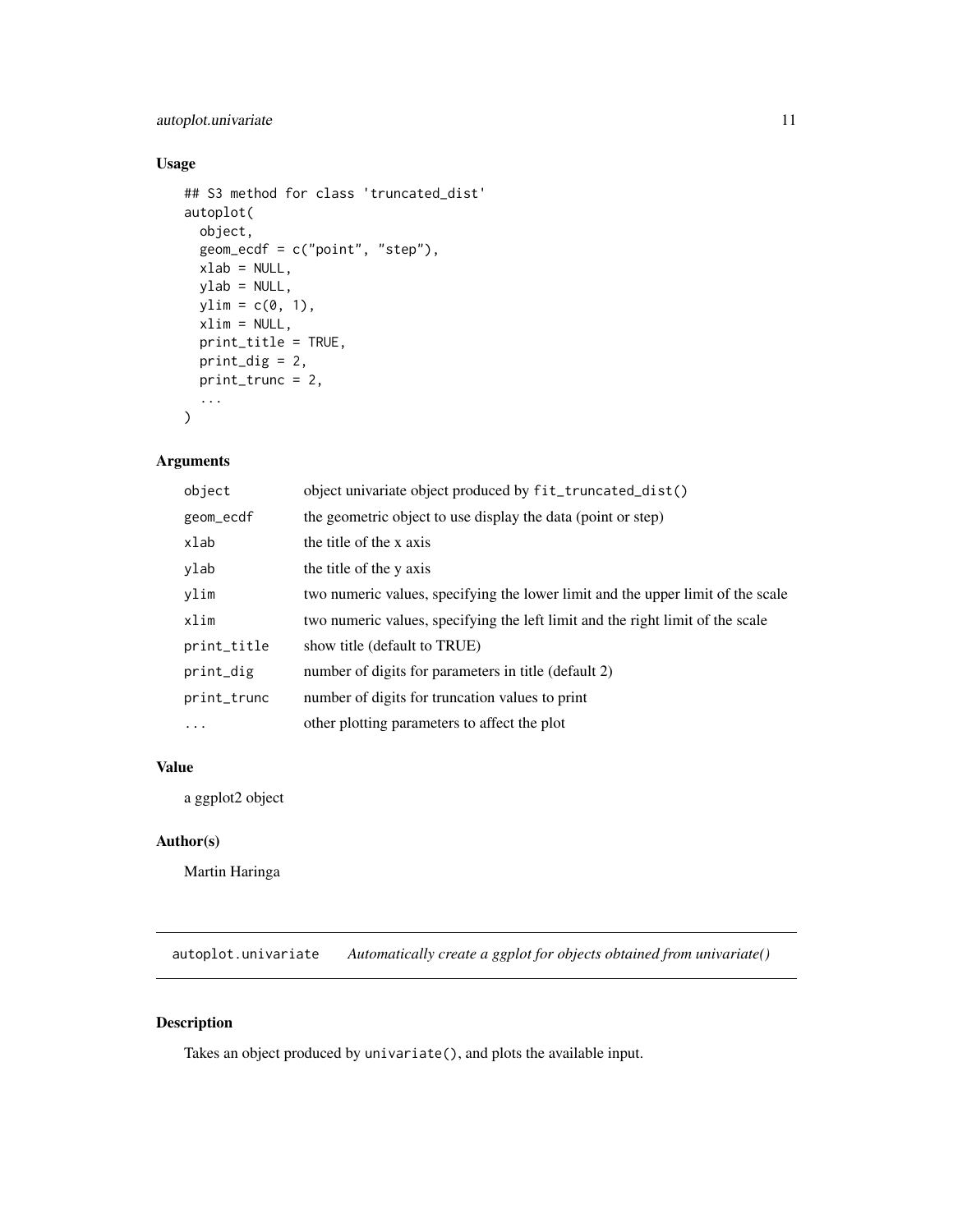# Usage

```
## S3 method for class 'univariate'
autoplot(
 object,
 show_plots = 1:9,
 ncol = 1,
 background = TRUE,
 labels = TRUE,
  sort = FALSE,sort_manual = NULL,
 dec.mark = ",",color = "dodgerblue",
 color_bg = "lightskyblue",
 label\_width = 10,coord_flip = FALSE,
  show_total = FALSE,
  total_color = NULL,
  total_name = NULL,
  ...
```

```
\mathcal{L}
```

| object      | univariate object produced by univariate()                                                                   |  |  |
|-------------|--------------------------------------------------------------------------------------------------------------|--|--|
| show_plots  | numeric vector of plots to be shown (default is $c(1,2,3,4,5,6,7,8,9)$ ), there are<br>nine available plots: |  |  |
|             | • 1. frequency (i.e. number of claims / exposure)                                                            |  |  |
|             | • 2. average severity (i.e. severity / number of claims)                                                     |  |  |
|             | • 3. risk premium (i.e. severity / exposure)                                                                 |  |  |
|             | • 4. loss ratio (i.e. severity / premium)                                                                    |  |  |
|             | • 5. average premium (i.e. premium / exposure)                                                               |  |  |
|             | • 6. exposure                                                                                                |  |  |
|             | • 7. severity                                                                                                |  |  |
|             | • 8. nclaims                                                                                                 |  |  |
|             | • 9. premium                                                                                                 |  |  |
| ncol        | number of columns in output (default is 1)                                                                   |  |  |
| background  | show exposure as a background histogram (default is TRUE)                                                    |  |  |
| labels      | show labels with the exposure (default is TRUE)                                                              |  |  |
| sort        | sort (or order) risk factor into descending order by exposure (default is FALSE)                             |  |  |
| sort_manual | sort (or order) risk factor into own ordering; should be a character vector (default<br>is NULL)             |  |  |
| dec.mark    | decimal mark; defaults to ","                                                                                |  |  |
| color       | change the color of the points and line ("dodgerblue" is default)                                            |  |  |
| color_bg    | change the color of the histogram ("#f8e6b1" is default)                                                     |  |  |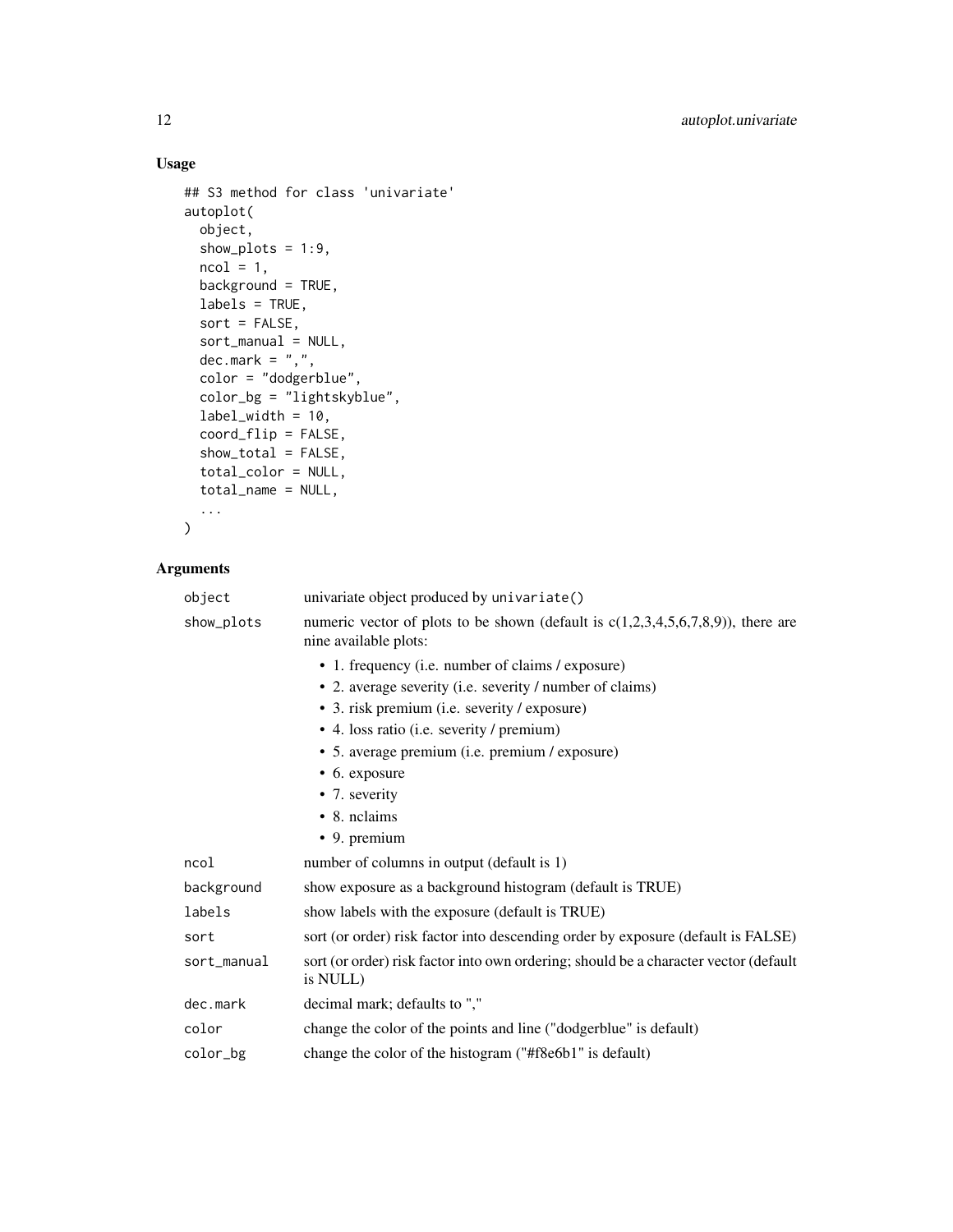<span id="page-12-0"></span>

| label_width | width of labels on the x-axis $(10 \text{ is default})$                                                          |
|-------------|------------------------------------------------------------------------------------------------------------------|
| coord_flip  | flip cartesian coordinates so that horizontal becomes vertical, and vertical, hori-<br>zontal (default is FALSE) |
| show_total  | show line for total if by is used in univariate (default is FALSE)                                               |
| total_color | change the color for the total line ("black" is default)                                                         |
| total_name  | add legend name for the total line (e.g. "total")                                                                |
| $\cdot$     | other plotting parameters to affect the plot                                                                     |

# Value

a ggplot2 object

# Author(s)

Marc Haine, Martin Haringa

# Examples

```
library(ggplot2)
x <- univariate(MTPL2, x = area, severity = amount, nclaims = nclaims,
exposure = exposure)
autoplot(x)
autoplot(x, show_plots = c(6,1), background = FALSE, sort = TRUE)# Group by `zip`
xzip \le univariate(MTPL, x = bm, severity = amount, nclaims = nclaims,
exposure = exposure, by = zip)
autoplot(xzip, show_plots = 1:2)
```
biggest\_reference *Set reference group to the group with largest exposure*

# Description

This function specifies the first level of a factor to the level with the largest exposure. Levels of factors are sorted using an alphabetic ordering. If the factor is used in a regression context, then the first level will be the reference. For insurance applications it is common to specify the reference level to the level with the largest exposure.

# Usage

```
biggest_reference(x, weight)
```

|        | an unordered factor                                             |
|--------|-----------------------------------------------------------------|
| weight | a vector containing weights (e.g. exposure). Should be numeric. |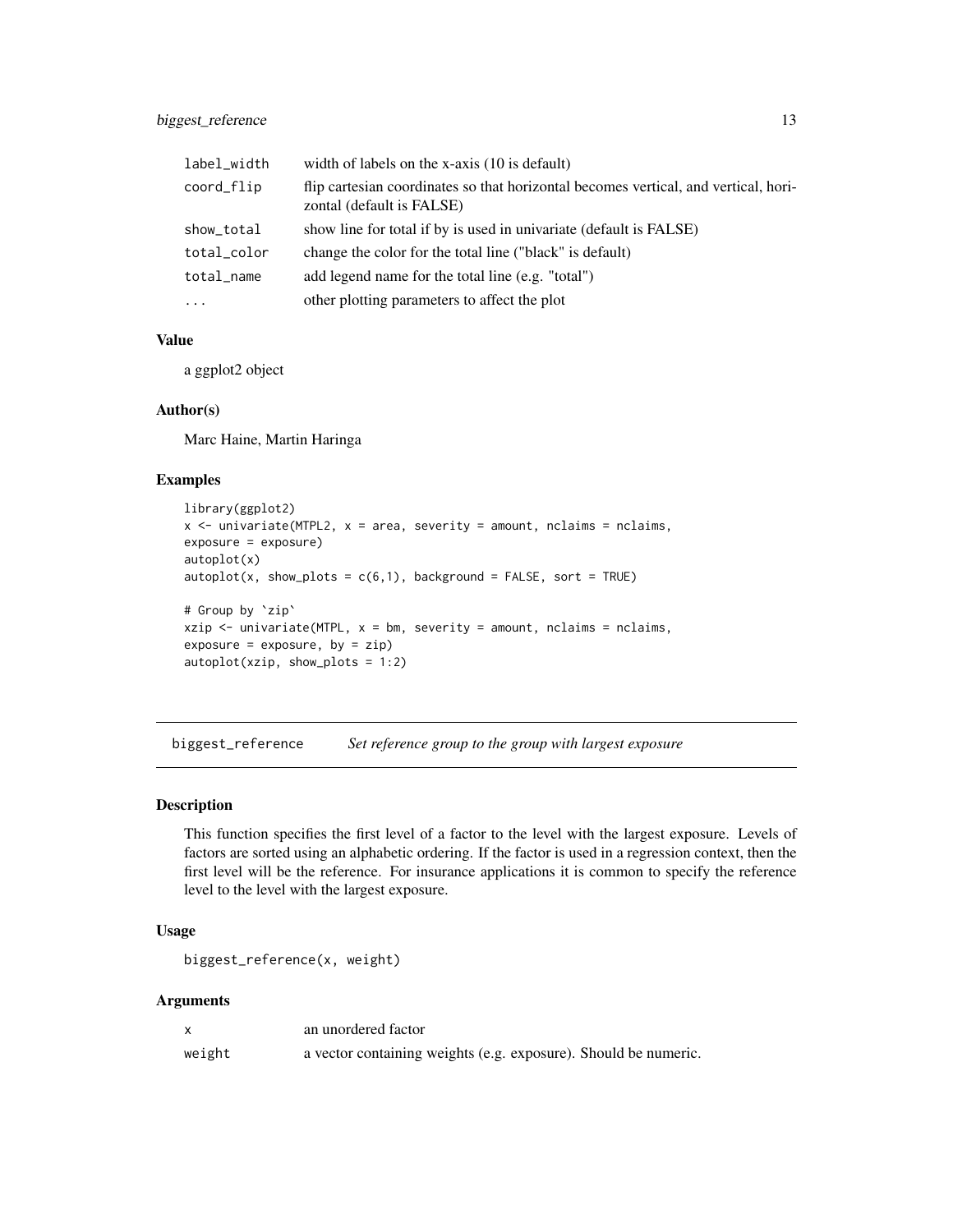# Value

a factor of the same length as x

# Author(s)

Martin Haringa

# References

Kaas, Rob & Goovaerts, Marc & Dhaene, Jan & Denuit, Michel. (2008). Modern Actuarial Risk Theory: Using R. doi:10.1007/978-3-540-70998-5.

# Examples

```
## Not run:
library(dplyr)
df <- chickwts %>%
mutate(across(where(is.character), as.factor)) %>%
mutate(across(where(is.factor), ~biggest_reference(., weight)))
```
## End(Not run)

bootstrap\_rmse *Bootstrapped RMSE*

# Description

Generate n bootstrap replicates to compute n root mean squared errors.

#### Usage

```
bootstrap_rmse(
 model,
 data,
 n = 50,
  frac = 1,
  show_progress = TRUE,
  rmse_model = NULL
\lambda
```

| model         | a model object                                                                |
|---------------|-------------------------------------------------------------------------------|
| data          | data used to fit model object                                                 |
| n             | number of bootstrap replicates (defaults to 50)                               |
| frac          | fraction used in training set if cross-validation is applied (defaults to 1)  |
| show_progress | show progress bar (defaults to TRUE)                                          |
| rmse_model    | numeric RMSE to show as vertical dashed line in autoplot() (defaults to NULL) |

<span id="page-13-0"></span>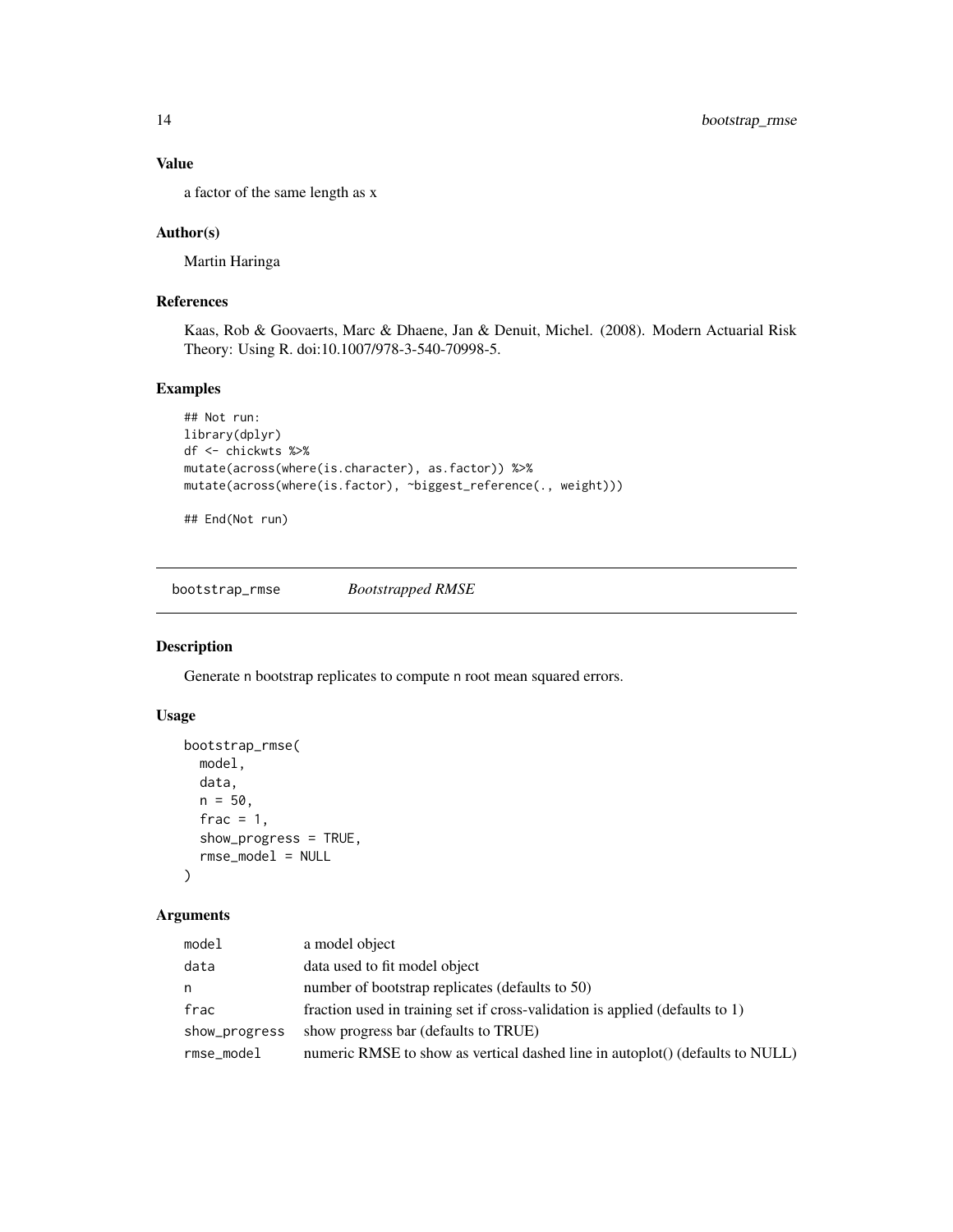# <span id="page-14-0"></span>Details

To test the predictive ability of the fitted model it might be helpful to determine the variation in the computed RMSE. The variation is calculated by computing the root mean squared errors from n generated bootstrap replicates. More precisely, for each iteration a sample with replacement is taken from the data set and the model is refitted using this sample. Then, the root mean squared error is calculated.

# Value

A list with components

| rmse bs  | numerical vector with n root mean squared errors         |
|----------|----------------------------------------------------------|
| rmse mod | root mean squared error for fitted (i.e. original) model |

# Author(s)

Martin Haringa

#### Examples

```
## Not run:
mod1 <- glm(nclaims ~ age_policyholder, data = MTPL,
   offset = log(exposure), family = poisson())
# Use all records in MTPL
x <- bootstrap_rmse(mod1, MTPL, n = 80, show_progress = FALSE)
print(x)
autoplot(x)
# Use 80% of records to test whether predictive ability depends on which 80%
# is used. This might for example be useful in case portfolio contains large
# claim sizes
x_frac <- bootstrap_rmse(mod1, MTPL, n = 50, frac = .8,
show_progress = FALSE)
autoplot(x_frac) # Variation is quite small for Poisson GLM
## End(Not run)
```
check\_overdispersion *Check overdispersion of Poisson GLM*

#### Description

Check Poisson GLM for overdispersion.

#### Usage

check\_overdispersion(object)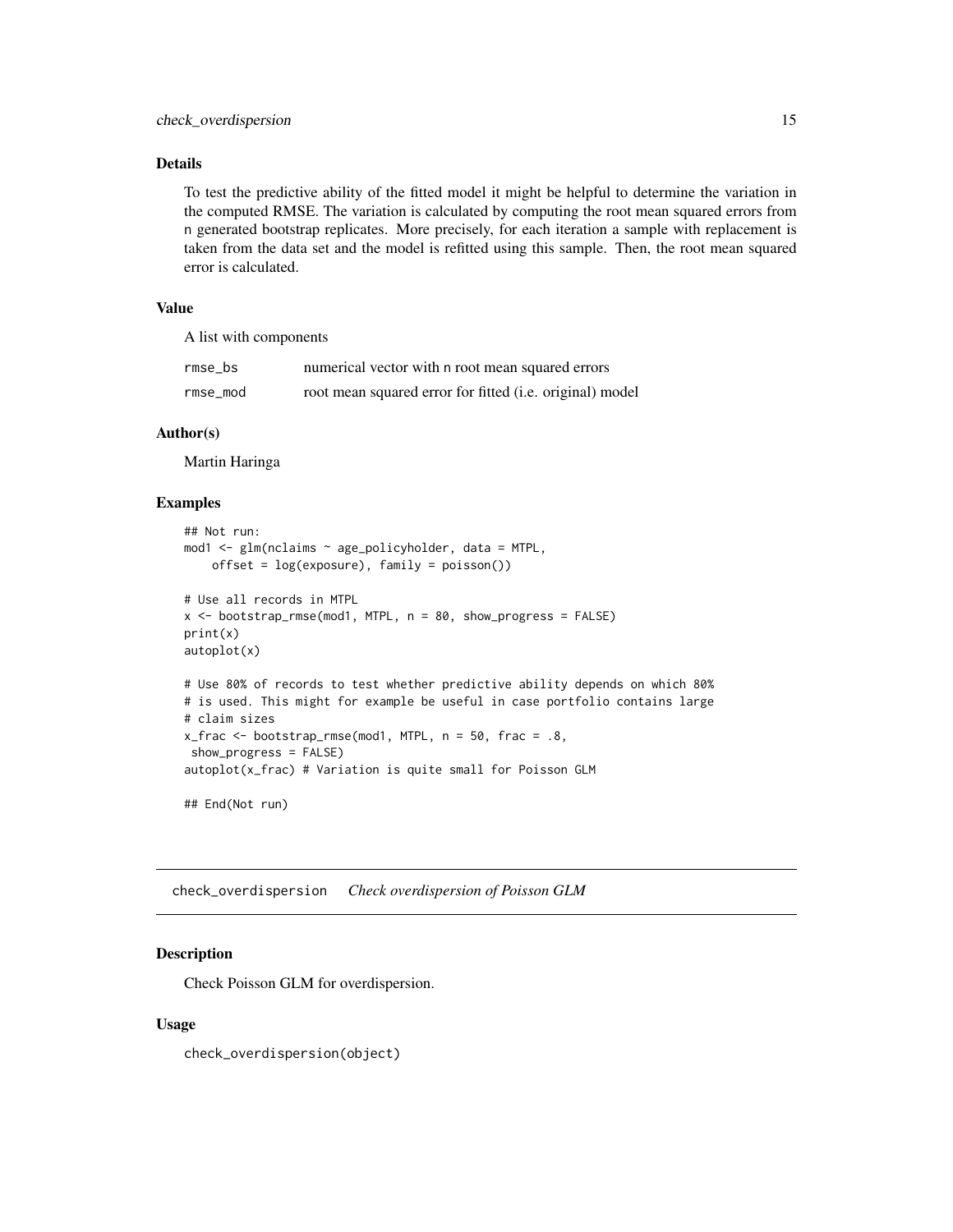#### <span id="page-15-0"></span>**Arguments**

object fitted model of class glm and family Poisson

# Details

A dispersion ratio larger than one indicates overdispersion, this occurs when the observed variance is higher than the variance of the theoretical model. If the dispersion ratio is close to one, a Poisson model fits well to the data. A p-value < .05 indicates overdispersion. Overdispersion > 2 probably means there is a larger problem with the data: check (again) for outliers, obvious lack of fit. Adopted from performance::check\_overdispersion().

#### Value

A list with dispersion ratio, chi-squared statistic, and p-value.

#### Author(s)

Martin Haringa

# References

• Bolker B et al. (2017): [GLMM FAQ.](http://bbolker.github.io/mixedmodels-misc/glmmFAQ.html)

#### Examples

```
x \leq glm(nclains \sim area, offset = log(exposure), family = poisson(),data = MTPL2)
check_overdispersion(x)
```
check\_residuals *Check model residuals*

# Description

Detect overall deviations from the expected distribution.

#### Usage

```
check_residuals(object, n_simulations = 30)
```

| object        | a model object                         |
|---------------|----------------------------------------|
| n_simulations | number of simulations (defaults to 30) |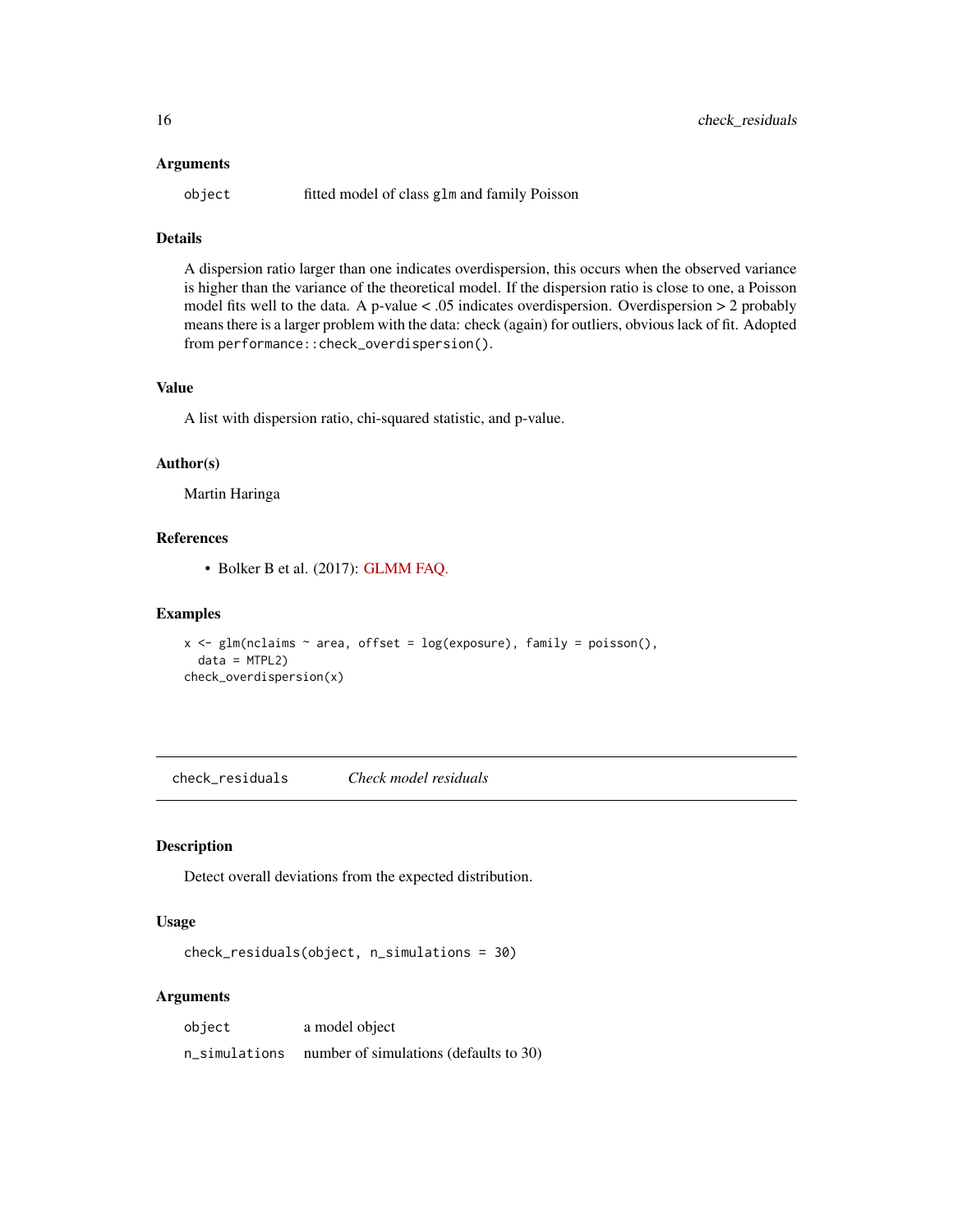#### <span id="page-16-0"></span>Details

Misspecifications in GLMs cannot reliably be diagnosed with standard residual plots, and GLMs are thus often not as thoroughly checked as LMs. One reason why GLMs residuals are harder to interpret is that the expected distribution of the data changes with the fitted values. As a result, standard residual plots, when interpreted in the same way as for linear models, seem to show all kind of problems, such as non-normality, heteroscedasticity, even if the model is correctly specified. check\_residuals() aims at solving these problems by creating readily interpretable residuals for GLMs that are standardized to values between 0 and 1, and that can be interpreted as intuitively as residuals for the linear model. This is achieved by a simulation-based approach, similar to the Bayesian p-value or the parametric bootstrap, that transforms the residuals to a standardized scale. This explanation is adopted from DHARMa:: simulateResiduals().

# Value

Invisibly returns the p-value of the test statistics. A p-value  $< 0.05$  indicates a significant deviation from expected distribution.

#### Author(s)

Martin Haringa

#### References

Dunn, K. P., and Smyth, G. K. (1996). Randomized quantile residuals. Journal of Computational and Graphical Statistics 5, 1-10.

Gelman, A. & Hill, J. Data analysis using regression and multilevel/hierarchical models Cambridge University Press, 2006

Hartig, F. (2020). DHARMa: Residual Diagnostics for Hierarchical (Multi-Level / Mixed) Regression Models. R package version 0.3.0. <https://CRAN.R-project.org/package=DHARMa>

#### Examples

```
## Not run:
m1 \leq glm(nclaims \sim area, offset = log(exposure), family = poisson(),data = MTPL2check_residuals(m1, n_simulations = 50) %>% autoplot()
## End(Not run)
```
construct\_model\_points

*Construct model points from Generalized Linear Model*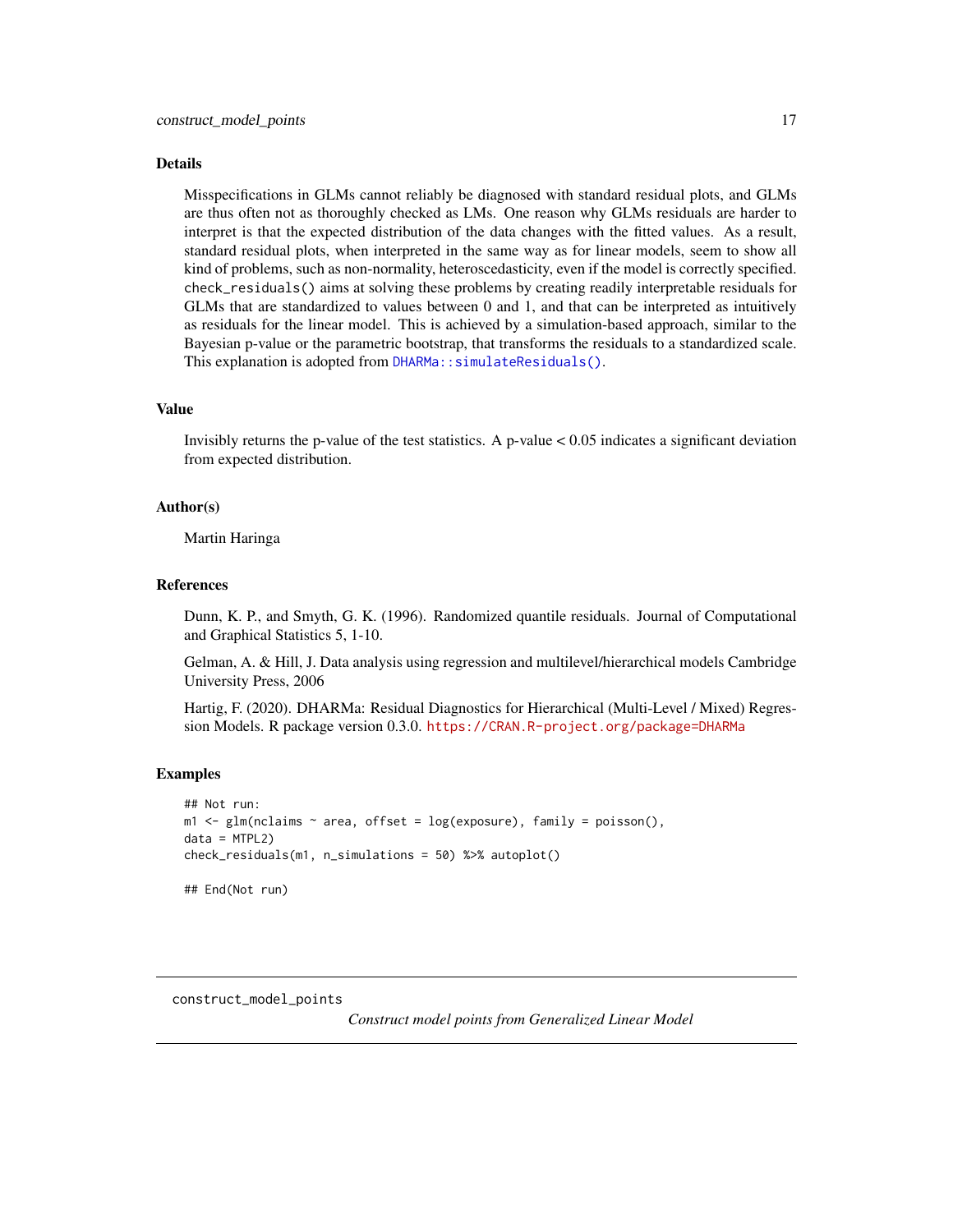# Description

[Experimental] construct\_model\_points() is used to construct model points from generalized linear models, and must be preceded by model\_data(). construct\_model\_points() can also be used in combination with a data.frame.

# Usage

```
construct_model_points(
 x,
 exposure = NULL,
 exposure_by = NULL,
 agg_cols = NULL,
 drop_na = FALSE
\lambda
```
# Arguments

| x           | Object of class model_data or of class data.frame            |
|-------------|--------------------------------------------------------------|
| exposure    | column with exposure                                         |
| exposure_by | split column exposure by (e.g. year)                         |
| agg_cols    | list of columns to aggregate (sum) by, e.g. number of claims |
| drop_na     | drop na values (default to FALSE)                            |

#### Value

data.frame

# Author(s)

Martin Haringa

# Examples

```
## Not run:
# With data.frame
library(dplyr)
mtcars %>%
select(cyl, vs) %>%
 construct_model_points()
mtcars %>%
  select(cyl, vs, disp) %>%
  construct_model_points(exposure = disp)
mtcars %>%
 select(cyl, vs, disp, gear) %>%
 construct_model_points(exposure = disp, exposure_by = gear)
mtcars %>%
```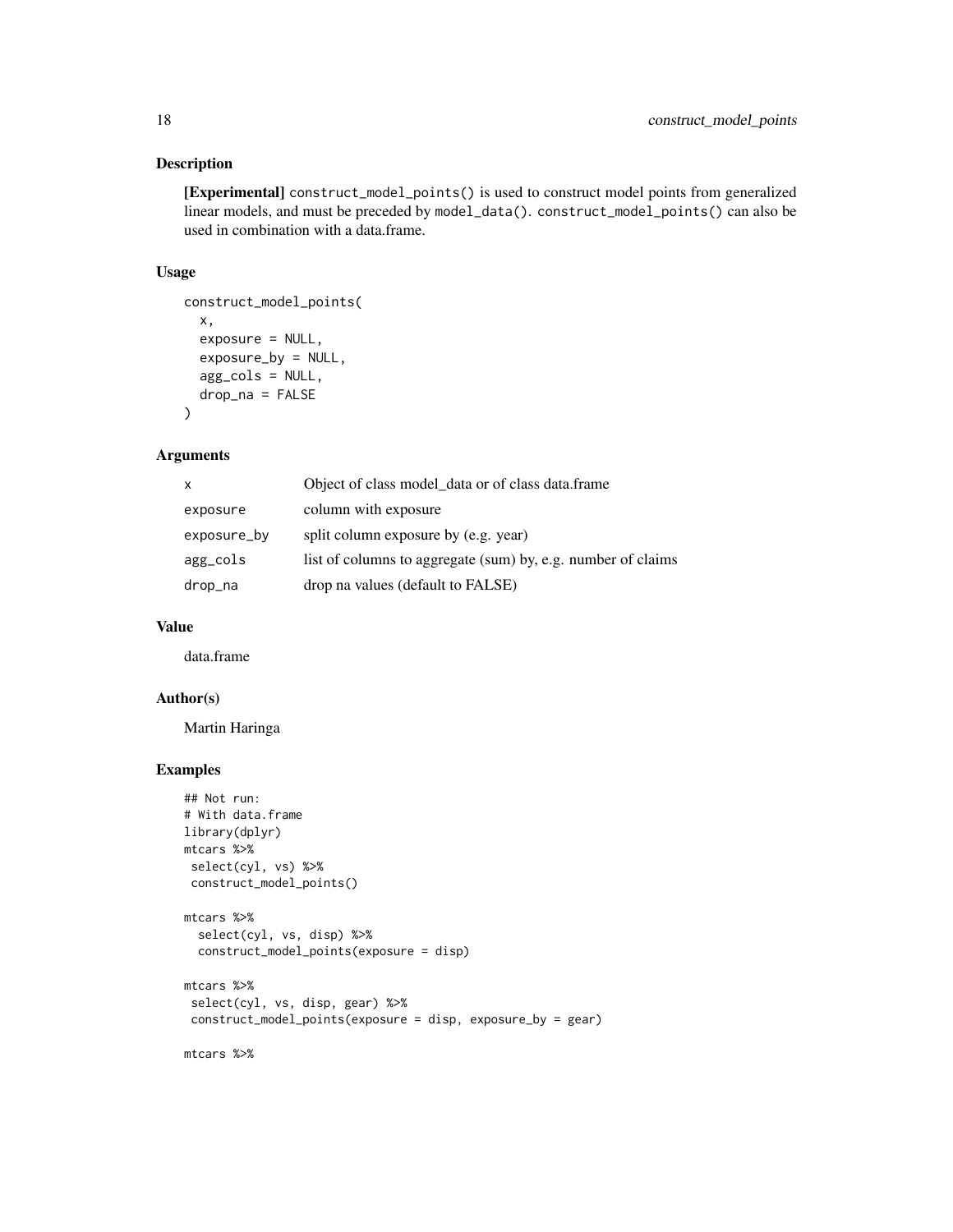```
select(cyl, vs, disp, gear, mpg) %>%
construct_model_points(exposure = disp, exposure_by = gear,
  agg_cols = list(mpg))
# With glm
library(datasets)
data1 <- warpbreaks %>%
mutate(jaar = c(rep(2000, 10), rep(2010, 44))) %>%
mutate(nclaims = 1)
pmodel <- glm(breaks ~ wool + tension, data1, offset = log(nclaims),
family = poisson(line = "log")model_data(pmodel) %>%
construct_model_points()
model_data(pmodel) %>%
construct_model_points(exposure = breaks, agg_cols = list(nclaims))
model_data(pmodel) %>%
construct_model_points(exposure = breaks, exposure_by = jaar,
agg_cols = list(nclaims)) %>%
add_prediction(., pmodel)
## End(Not run)
```
construct\_tariff\_classes

*Construct insurance tariff classes*

#### Description

Constructs insurance tariff classes to fitgam objects produced by fit\_gam. The goal is to bin the continuous risk factors such that categorical risk factors result which capture the effect of the covariate on the response in an accurate way, while being easy to use in a generalized linear model (GLM).

#### Usage

```
construct_tariff_classes(
  object,
  alpha = 0,
 niterations = 10000,
 ntrees = 200,seed = 1)
```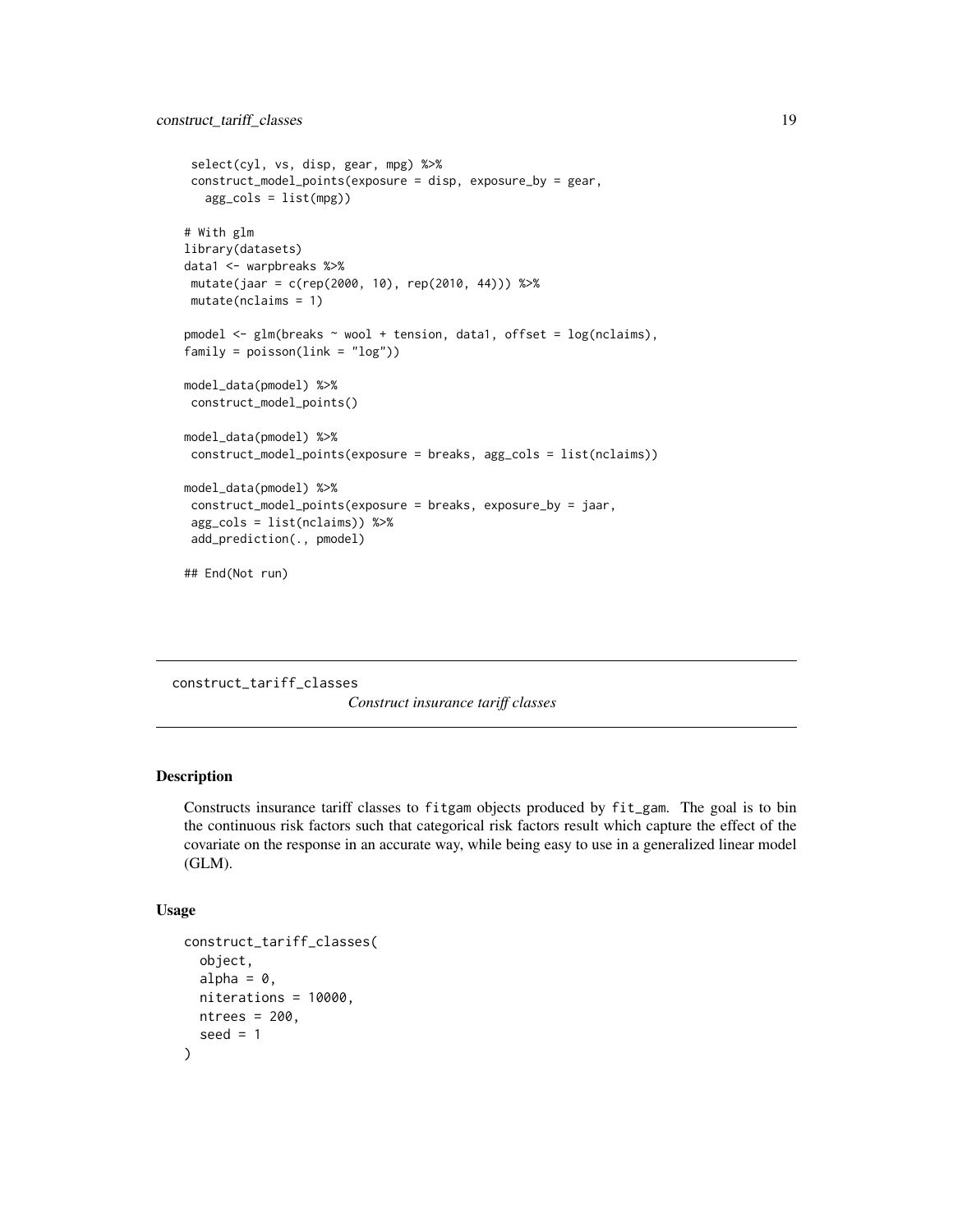#### **Arguments**

| object      | fitgam object produced by fit_gam                                                                                                                                                           |
|-------------|---------------------------------------------------------------------------------------------------------------------------------------------------------------------------------------------|
| alpha       | complexity parameter. The complexity parameter (alpha) is used to control the<br>number of tariff classes. Higher values for alpha render less tariff classes.<br>$(alpha = 0$ is default). |
| niterations | in case the run does not converge, it terminates after a specified number of iter-<br>ations defined by niterations.                                                                        |
| ntrees      | the number of trees in the population.                                                                                                                                                      |
| seed        | an numeric seed to initialize the random number generator (for reproducibility).                                                                                                            |

# Details

Evolutionary trees are used as a technique to bin the fitgam object produced by fit\_gam into risk homogeneous categories. This method is based on the work by Henckaerts et al. (2018). See Grubinger et al. (2014) for more details on the various parameters that control aspects of the evtree fit.

#### Value

A list of class constructtariffclasses with components

| prediction     | data frame with predicted values                                                              |
|----------------|-----------------------------------------------------------------------------------------------|
| $\mathsf{x}$   | name of continuous risk factor for which tariff classes are constructed                       |
| model          | either 'frequency', 'severity' or 'burning'                                                   |
| data           | data frame with predicted values and observed values                                          |
| x <sub>o</sub> | observations for continuous risk factor                                                       |
| splits         | vector with boundaries of the constructed tariff classes                                      |
|                | tariff_classes values in vector x coded according to which constructed tariff class they fall |

#### Author(s)

Martin Haringa

#### References

Antonio, K. and Valdez, E. A. (2012). Statistical concepts of a priori and a posteriori risk classification in insurance. Advances in Statistical Analysis, 96(2):187–224. doi:10.1007/s10182-011-0152- 7.

Grubinger, T., Zeileis, A., and Pfeiffer, K.-P. (2014). evtree: Evolutionary learning of globally optimal classification and regression trees in R. Journal of Statistical Software, 61(1):1–29. doi:10.18637/jss.v061.i01.

Henckaerts, R., Antonio, K., Clijsters, M. and Verbelen, R. (2018). A data driven binning strategy for the construction of insurance tariff classes. Scandinavian Actuarial Journal, 2018:8, 681-705. doi:10.1080/03461238.2018.1429300.

Wood, S.N. (2011). Fast stable restricted maximum likelihood and marginal likelihood estimation of semiparametric generalized linear models. Journal of the Royal Statistical Society (B) 73(1):3- 36. doi:10.1111/j.1467-9868.2010.00749.x.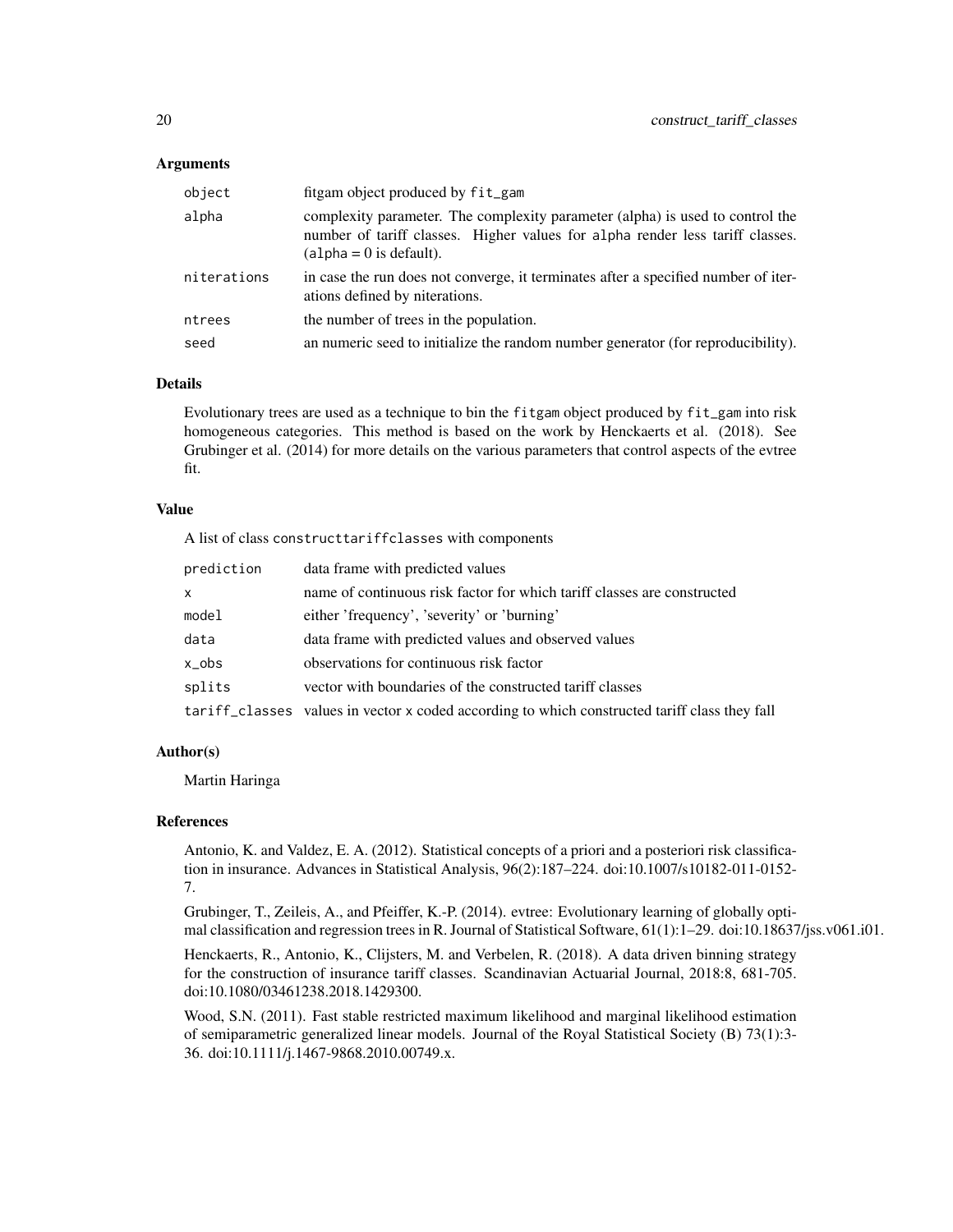#### <span id="page-20-0"></span>fisher 21

#### Examples

```
## Not run:
library(dplyr)
fit\_gamma(MTPL, nclaims = nclaims, x = age\_policyholder,exposure = exposure) %>%
   construct_tariff_classes(.)
## End(Not run)
```
fisher *Fisher's natural breaks classification*

#### Description

The function provides an interface to finding class intervals for continuous numerical variables, for example for choosing colours for plotting maps.

### Usage

fisher(vec,  $n = 7$ , diglab = 2)

#### Arguments

| vec    | a continuous numerical variable                  |
|--------|--------------------------------------------------|
| n      | number of classes required ( $n = 7$ is default) |
| diglab | number of digits ( $n = 2$ is default)           |

# Details

The "fisher" style uses the algorithm proposed by W. D. Fisher (1958) and discussed by Slocum et al. (2005) as the Fisher-Jenks algorithm. This function is adopted from the classInt package.

# Value

Vector with clustering

#### Author(s)

Martin Haringa

#### References

Bivand, R. (2018). classInt: Choose Univariate Class Intervals. R package version 0.2-3. [https:](https://CRAN.R-project.org/package=classInt) [//CRAN.R-project.org/package=classInt](https://CRAN.R-project.org/package=classInt)

Fisher, W. D. 1958 "On grouping for maximum homogeneity", Journal of the American Statistical Association, 53, pp. 789–798. doi: 10.1080/01621459.1958.10501479.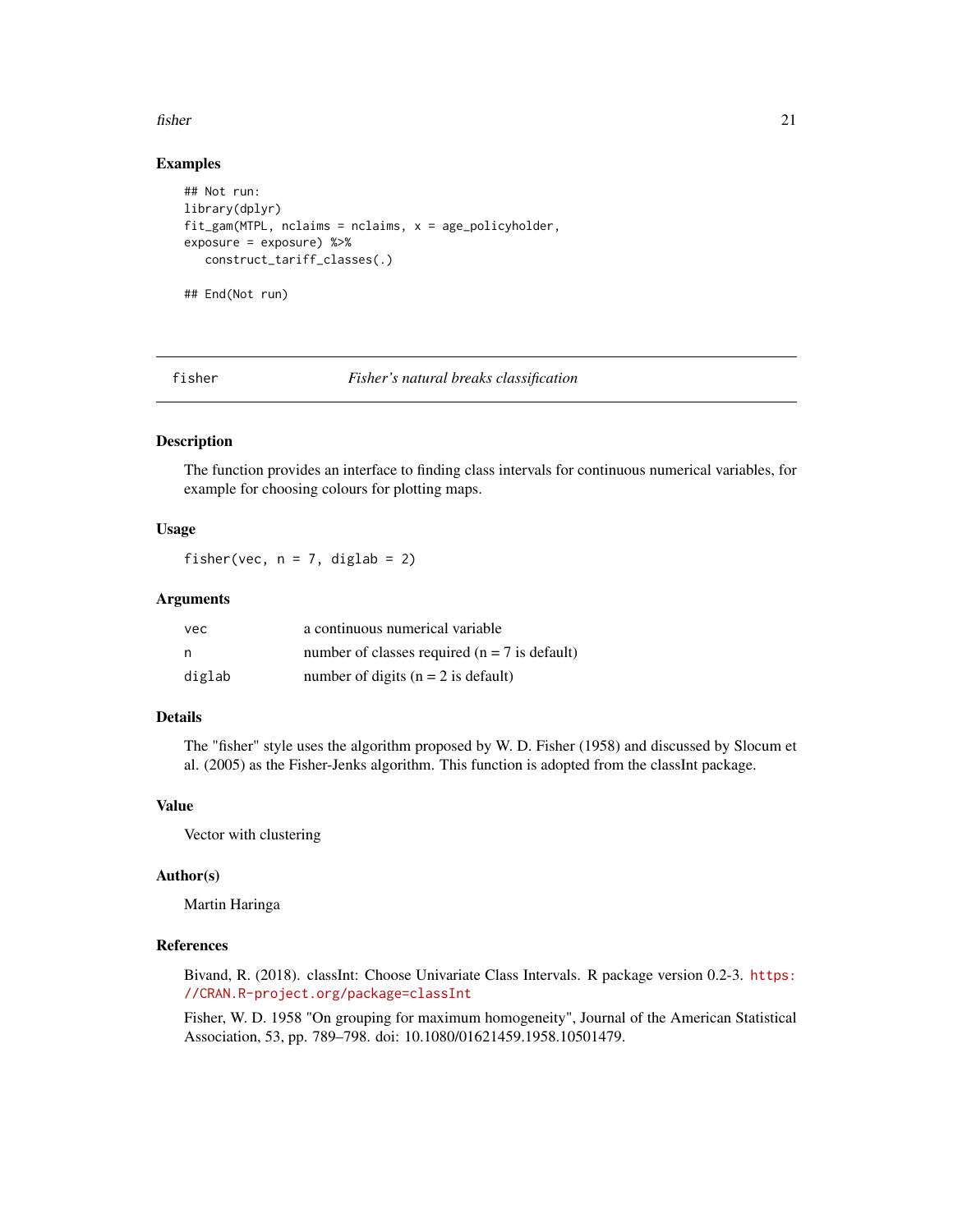#### <span id="page-21-0"></span>Description

Fits a generalized additive model (GAM) to continuous risk factors in one of the following three types of models: the number of reported claims (claim frequency), the severity of reported claims (claim severity) or the burning cost (i.e. risk premium or pure premium).

#### Usage

```
fit_gam(
  data,
  nclaims,
  x,
  exposure,
  amount = NULL,pure_premium = NULL,
 model = "frequency",
  round_x = NULL)
```
#### Arguments

| data               | data.frame of an insurance portfolio                                                                                          |
|--------------------|-------------------------------------------------------------------------------------------------------------------------------|
| nclaims            | column in data with number of claims                                                                                          |
| $\mathsf{x}$       | column in data with continuous risk factor                                                                                    |
| exposure           | column in data with exposure                                                                                                  |
| amount             | column in data with claim amount                                                                                              |
| pure_premium       | column in data with pure premium                                                                                              |
| model              | choose either 'frequency', 'severity' or 'burning' (model $=$ 'frequency' is de-<br>fault). See details section.              |
| round $\mathsf{x}$ | round elements in column x to multiple of round_x. This gives a speed enhance-<br>ment for data containing many levels for x. |

#### Details

The 'frequency' specification uses a Poisson GAM for fitting the number of claims. The logarithm of the exposure is included as an offset, such that the expected number of claims is proportional to the exposure.

The 'severity' specification uses a lognormal GAM for fitting the average cost of a claim. The average cost of a claim is defined as the ratio of the claim amount and the number of claims. The number of claims is included as a weight.

The 'burning' specification uses a lognormal GAM for fitting the pure premium of a claim. The pure premium is obtained by multiplying the estimated frequency and the estimated severity of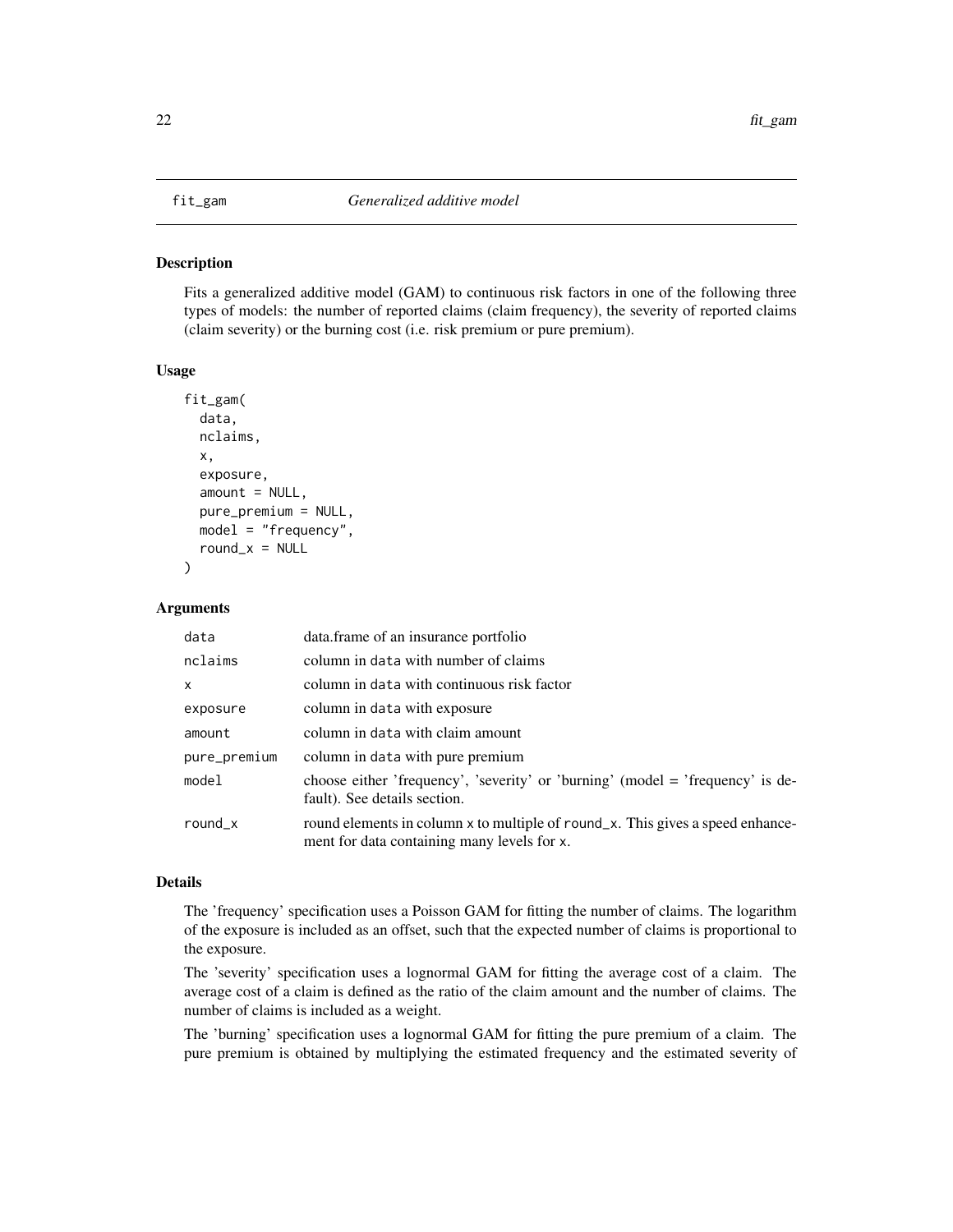# <span id="page-22-0"></span>fit\_truncated\_dist 23

claims. The word burning cost is used here as equivalent of risk premium and pure premium. Note that the functionality for fitting a GAM for pure premium is still experimental (in the early stages of development).

# Value

A list with components

| prediction | data frame with predicted values                     |
|------------|------------------------------------------------------|
| x.         | name of continuous risk factor                       |
| model      | either 'frequency', 'severity' or 'burning'          |
| data       | data frame with predicted values and observed values |
| x_obs      | observations for continuous risk factor              |

#### Author(s)

Martin Haringa

#### References

Antonio, K. and Valdez, E. A. (2012). Statistical concepts of a priori and a posteriori risk classification in insurance. Advances in Statistical Analysis, 96(2):187–224. doi:10.1007/s10182-011-0152- 7.

Grubinger, T., Zeileis, A., and Pfeiffer, K.-P. (2014). evtree: Evolutionary learning of globally optimal classification and regression trees in R. Journal of Statistical Software, 61(1):1–29. doi:10.18637/jss.v061.i01.

Henckaerts, R., Antonio, K., Clijsters, M. and Verbelen, R. (2018). A data driven binning strategy for the construction of insurance tariff classes. Scandinavian Actuarial Journal, 2018:8, 681-705. doi:10.1080/03461238.2018.1429300.

Wood, S.N. (2011). Fast stable restricted maximum likelihood and marginal likelihood estimation of semiparametric generalized linear models. Journal of the Royal Statistical Society (B) 73(1):3- 36. doi:10.1111/j.1467-9868.2010.00749.x.

#### Examples

```
fit_gam(MTPL, nclaims = nclaims, x = age_policyholder,
exposure = exposure)
```
fit\_truncated\_dist *Fit a distribution to truncated severity (loss) data*

#### Description

[Experimental] Estimate the original distribution from truncated data. Truncated data arise frequently in insurance studies. It is common that only claims above a certain threshold are known.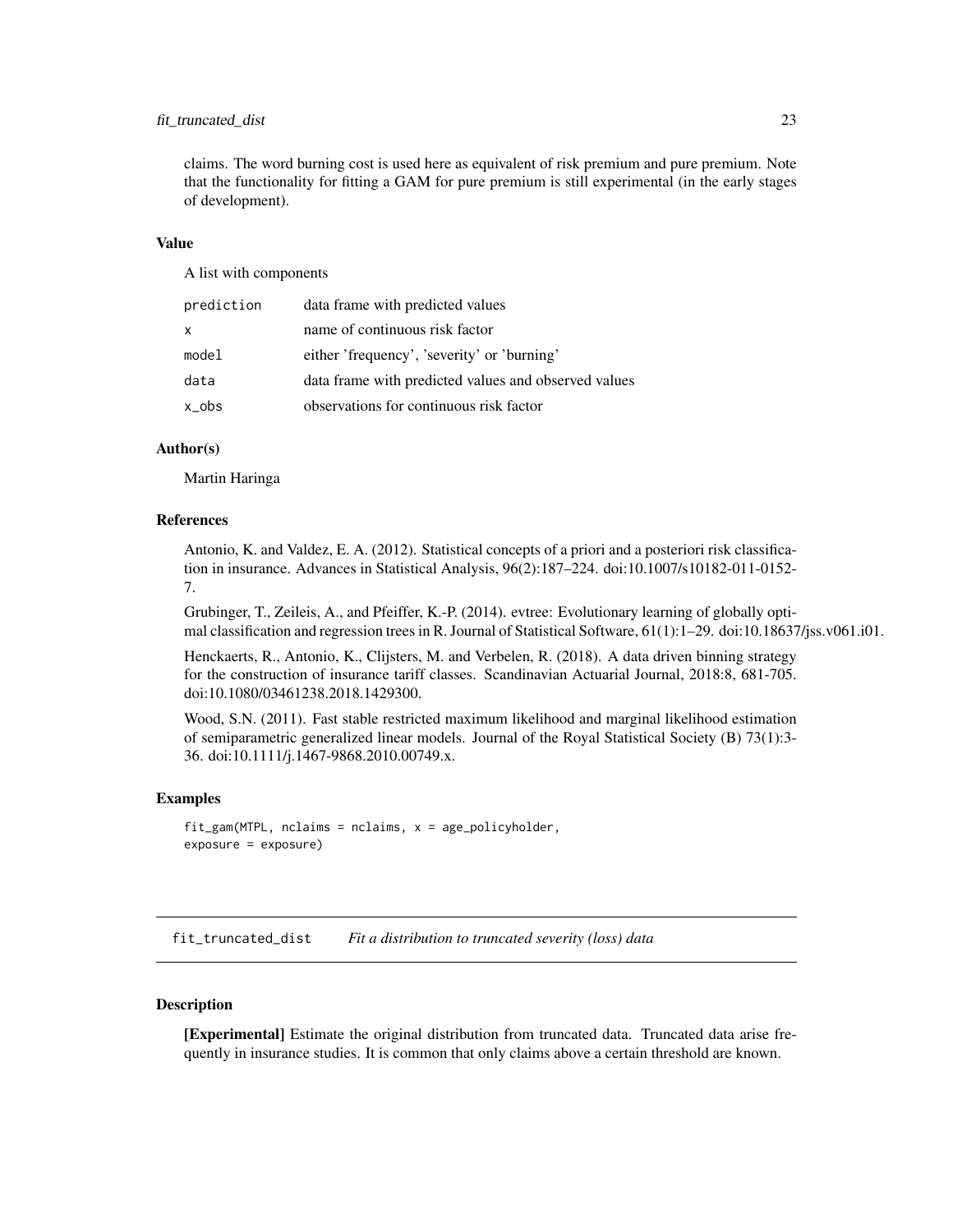# Usage

```
fit_truncated_dist(
  y,
  dist = c("gamma", "lognormal"),
  left = NULL,
  right = NULL,start = NULL,
 print_initial = TRUE
)
```
#### Arguments

| V             | vector with observations of losses                                                              |
|---------------|-------------------------------------------------------------------------------------------------|
| dist          | distribution for severity ("gamma" or "lognormal"). Defaults to "gamma".                        |
| left          | numeric. Observations below this threshold are not present in the sample.                       |
| right         | numeric. Observations above this threshold are not present in the sample. De-<br>faults to Inf. |
| start         | list of starting parameters for the algorithm.                                                  |
| print_initial | print attempts for initial parameters.                                                          |

# Value

fitdist returns an object of class "fitdist"

#### Author(s)

Martin Haringa

# Examples

```
## Not run:
# Original observations for severity
set.seed(1)
e <- rgamma(1000, scale = 148099.5, shape = 0.4887023)
# Truncated data (only claims above 30.000 euros)
threshold <- 30000
f <- e[e > threshold]
library(dplyr)
library(ggplot2)
data-frame(value = c(e, f),variable = rep(c("Original data", "Only claims above 30.000 euros"),
               c(length(e), length(f)))) %>%
               filter(value < 5e5) %>%
               mutate(value = value / 1000) %ggplot(aes(x = value)) +geom_histogram(colour = "white") +
               facet_wrap(\simvariable, ncol = 1) +
```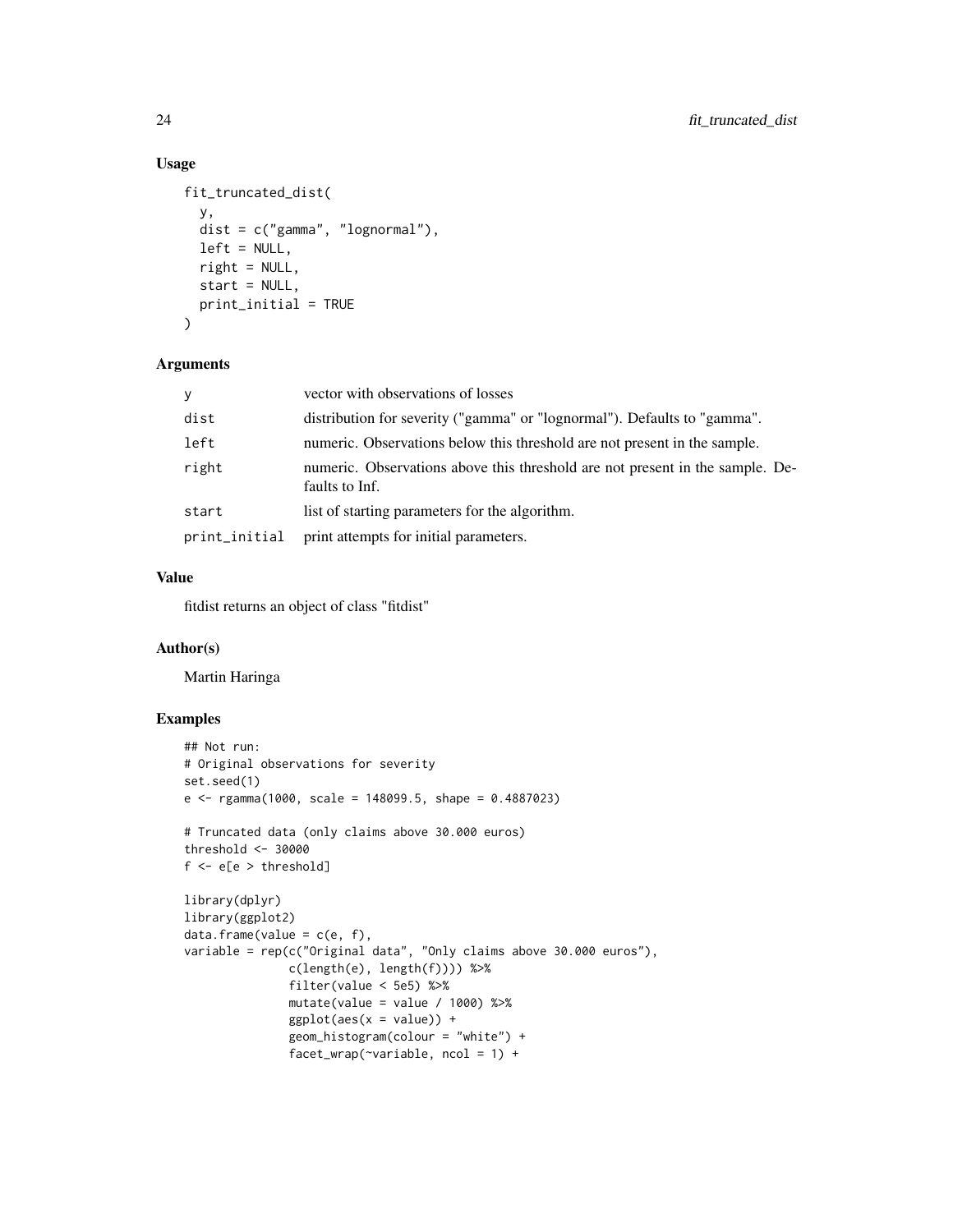#### <span id="page-24-0"></span>histbin 25

```
labs(y = "Number of observations",x = "Severity (x 1000 EUR)")
# scale = 156259.7 and shape = 0.4588. Close to parameters of original
# distribution!
x <- fit_truncated_dist(f, left = threshold, dist = "gamma")
# Print cdf
autoplot(x)
# CDF with modifications
autoplot(x, print\_dig = 5, xlab = "loss", ylab = "cdf", ylim = c(.9, 1))est_scale <- x$estimate[1]
est_shape <- x$estimate[2]
# Generate data from truncated distribution (between 30k en 20 mln)
rg <- rgammat(10, scale = est_scale, shape = est_shape, lower = 3e4,
upper = 20e6# Calculate quantiles
quantile(rg, probs = c(.5, .9, .99, .995))
## End(Not run)
```
histbin *Create a histogram with outlier bins*

# Description

Visualize the distribution of a single continuous variable by dividing the x axis into bins and counting the number of observations in each bin. Data points that are considered outliers can be binned together. This might be helpful to display numerical data over a very wide range of values in a compact way.

#### Usage

```
histbin(
  data,
  x,
  left = NULL,right = NULL,line = FALSE,
 bins = 30,
  fill = NULL,color = NULL,
  fill_outliers = "#a7d1a7"
)
```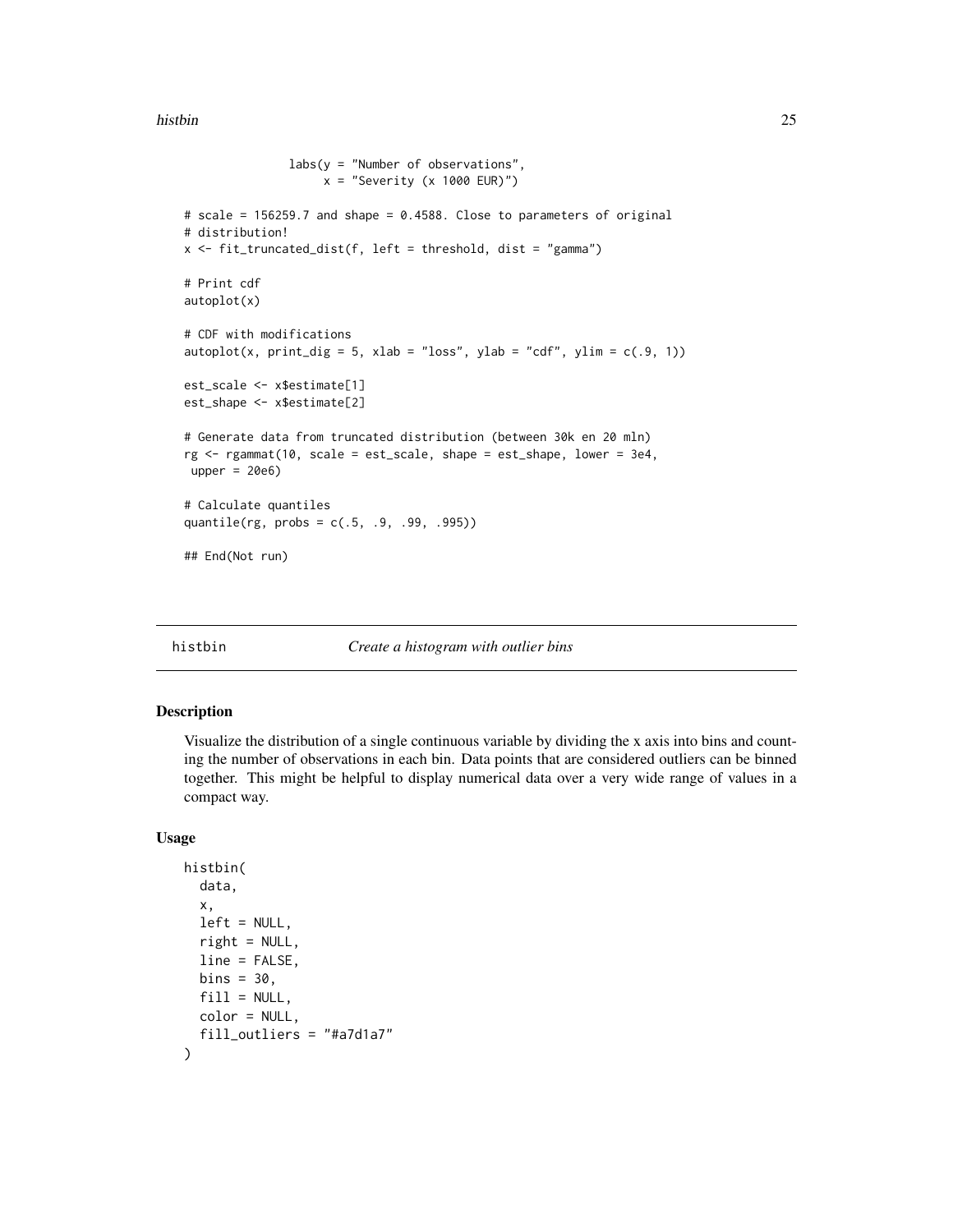# <span id="page-25-0"></span>Arguments

| data          | data.frame                                             |
|---------------|--------------------------------------------------------|
| X             | variable name in data.frame data that should be mapped |
| left          | numeric indicating the floor of the range              |
| right         | numeric indicating the ceiling of the range            |
| line          | show density line (default is FALSE)                   |
| bins          | numeric to indicate number of bins                     |
| fill          | color used to fill bars                                |
| color         | color for bar lines                                    |
| fill_outliers | color used to fill outlier bars                        |

# Details

Wrapper function around ggplot2::geom\_histogram(). The method is based on suggestions from <https://edwinth.github.io/blog/outlier-bin/>.

# Value

a ggplot2 object

# Examples

histbin(MTPL2, premium) histbin(MTPL2, premium, left = 30, right = 120, bins = 30)

model\_data *Get model data*

# Description

[Experimental] model\_data() is used to get data from glm, and must be preceded by update\_glm() or glm().

#### Usage

model\_data(x)

# Arguments

x Object of class refitsmooth, refitrestricted or glm

# Value

data.frame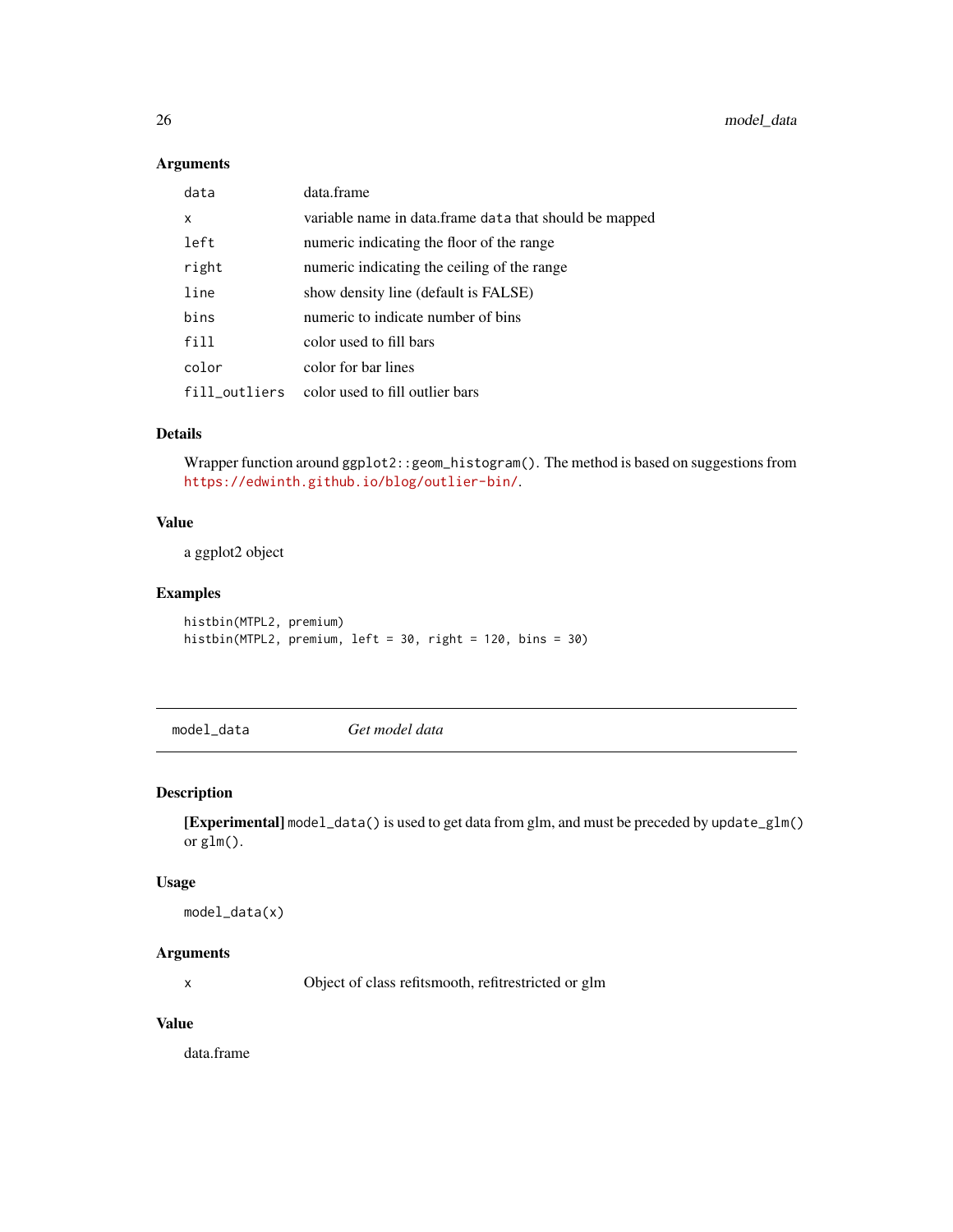# <span id="page-26-0"></span>model\_performance 27

# Author(s)

Martin Haringa

model\_performance *Performance of fitted GLMs*

# Description

Compute indices of model performance for (one or more) GLMs.

# Usage

```
model_performance(...)
```
#### Arguments

... One or more objects of class glm.

#### Details

The following indices are computed:

- AIC Akaike's Information Criterion, see stats:: AIC()
- BIC Bayesian Information Criterion, see [stats::BIC\(\)](#page-0-0)
- RMSE Root mean squared error, [rmse\(\)](#page-37-1)

Adopted from performance::model\_performance().

# Value

data frame

# Author(s)

Martin Haringa

# Examples

```
m1 < - glm(nclaims \sim area, offset = log(exposure), family = poisson(),
          data = MTPL2)m2 \leq glm(nclaim \leq nrea, offset = log(exposure), family = poisson(),data = MTPL2)model_performance(m1, m2)
```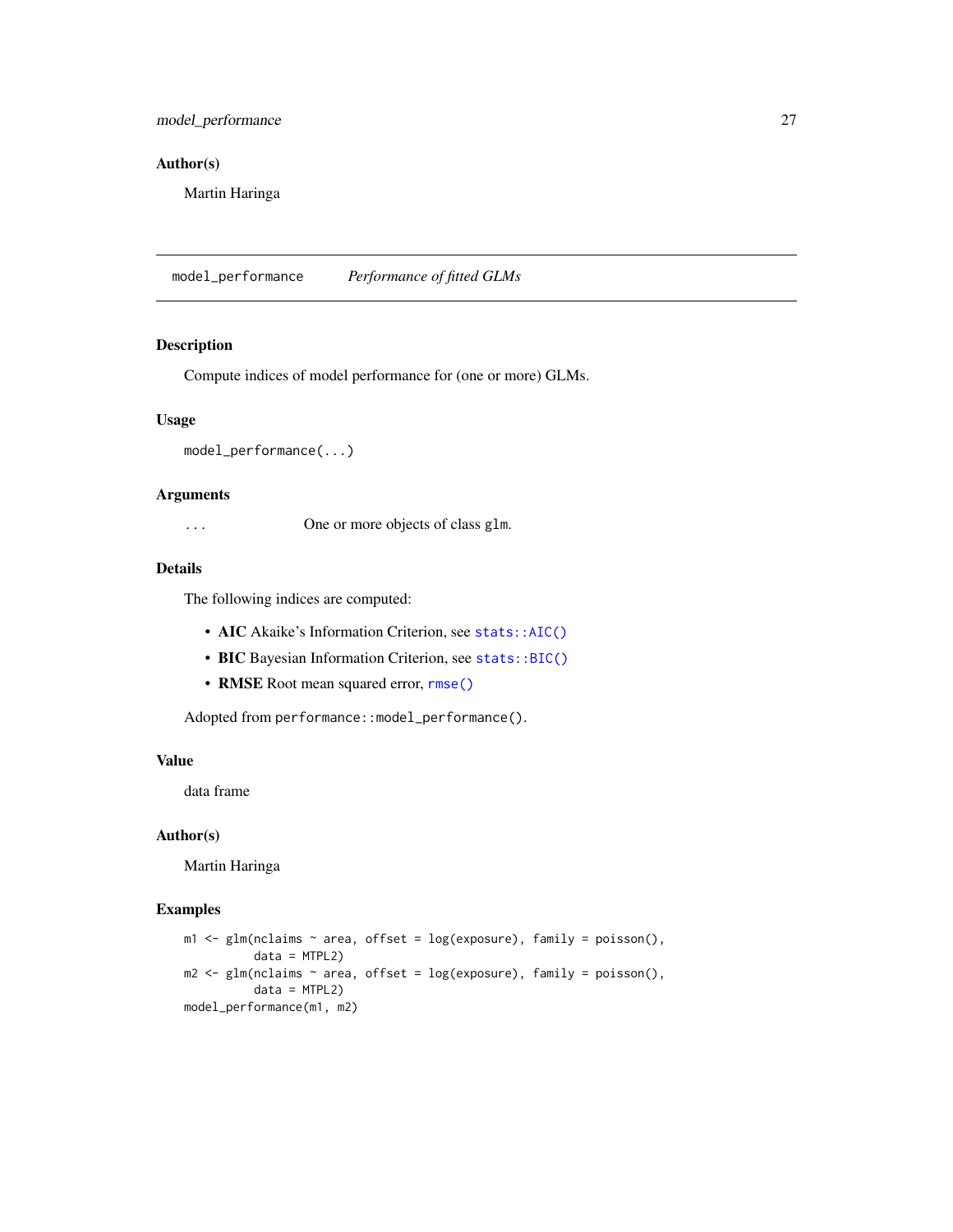<span id="page-27-0"></span>MTPL *Characteristics of 30,000 policyholders in a Motor Third Party Liability (MTPL) portfolio.*

#### Description

A dataset containing the age, number of claims, exposure, claim amount, power, bm, and region of 30,000 policyholders.

# Usage

MTPL

#### Format

A data frame with 30,000 rows and 7 variables:

age\_policyholder age of policyholder, in years.

nclaims number of claims.

exposure exposure, for example, if a vehicle is insured as of July 1 for a certain year, then during that year, this would represent an exposure of 0.5 to the insurance company.

amount claim amount in Euros.

power engine power of vehicle (in kilowatts).

bm level occupied in the 23-level (0-22) bonus-malus scale (the higher the level occupied, the worse the claim history).

zip region indicator (0-3).

# Author(s)

Martin Haringa

# Source

The data is derived from the portfolio of a large Dutch motor insurance company.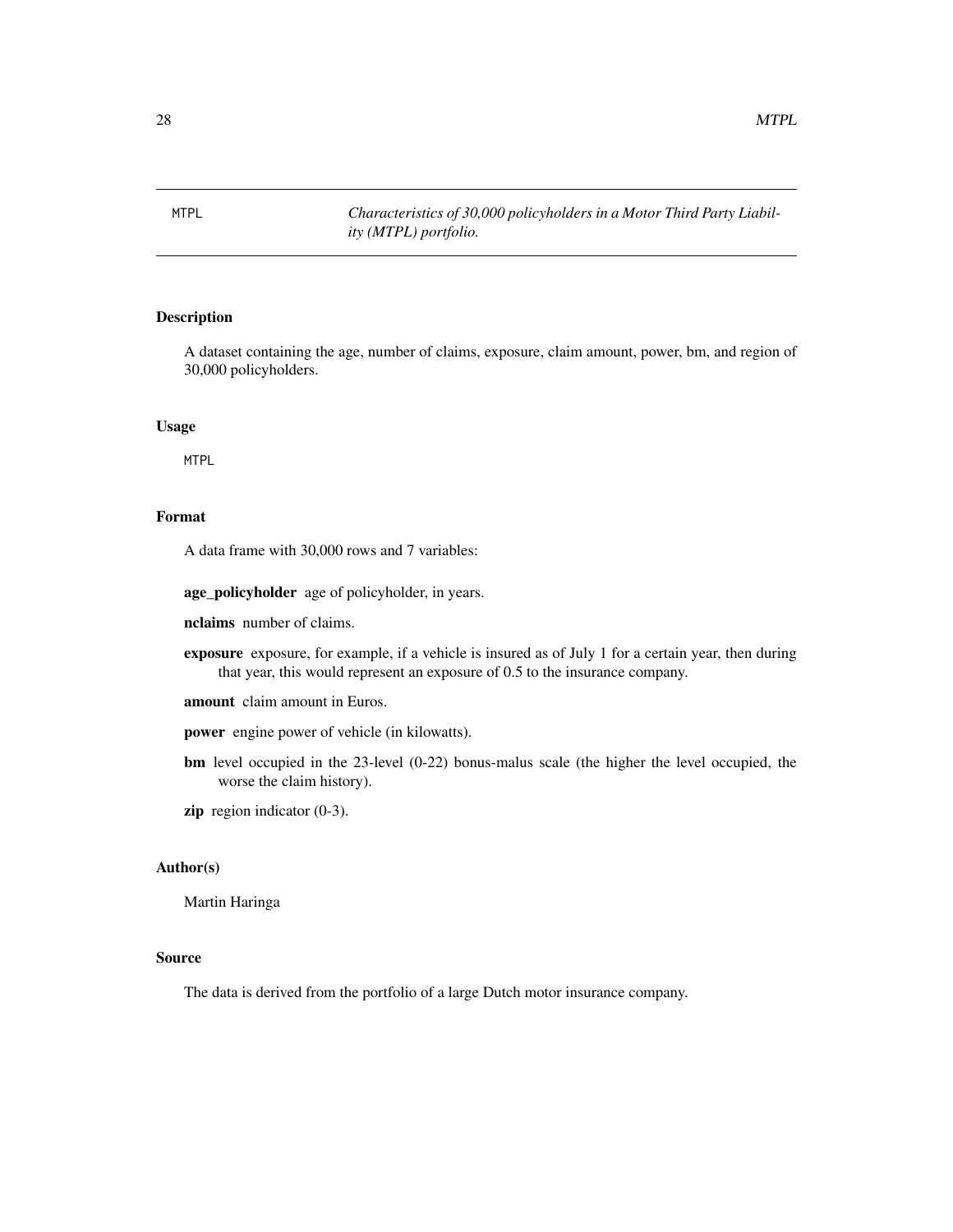<span id="page-28-0"></span>MTPL2 *Characteristics of 3,000 policyholders in a Motor Third Party Liability (MTPL) portfolio.*

#### Description

A dataset containing the area, number of claims, exposure, claim amount, exposure, and premium of 3,000 policyholders

#### Usage

MTPL2

#### Format

A data frame with 3,000 rows and 6 variables:

customer id customer id area region where customer lives (0-3) nclaims number of claims amount claim amount (severity) exposure exposure

premium earned premium

#### Author(s)

Martin Haringa

#### Source

The data is derived from the portfolio of a large Dutch motor insurance company.

period\_to\_months *Split period to months*

# Description

The function splits rows with a time period longer than one month to multiple rows with a time period of exactly one month each. Values in numeric columns (e.g. exposure or premium) are divided over the months proportionately.

#### Usage

period\_to\_months(df, begin, end, ...)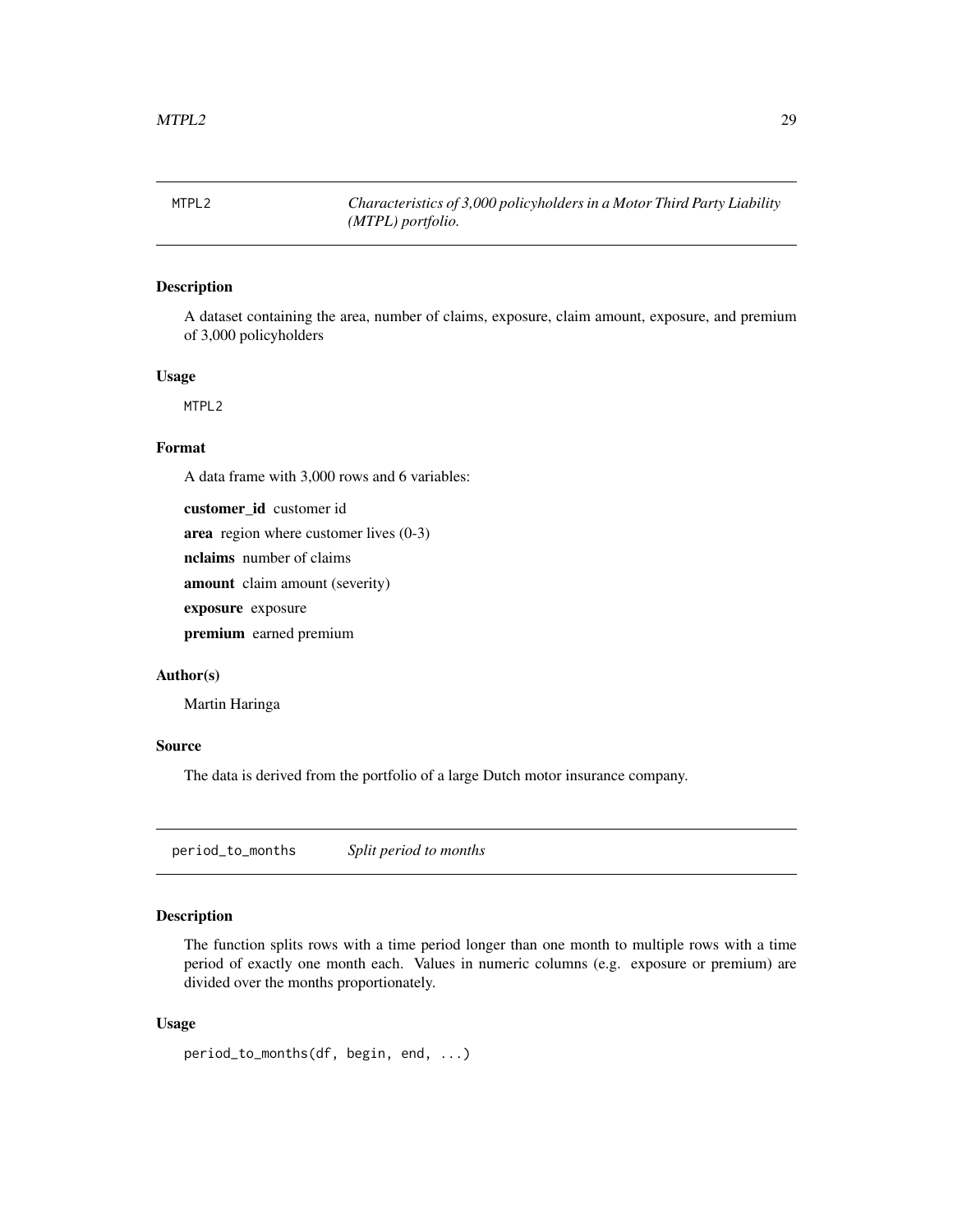#### <span id="page-29-0"></span>**Arguments**

| df    | data.frame                     |
|-------|--------------------------------|
| begin | column in df with begin dates  |
| end   | column in df with end dates    |
|       | numeric columns in df to split |

#### Details

In insurance portfolios it is common that rows relate to periods longer than one month. This is for example problematic in case exposures per month are desired.

Since insurance premiums are constant over the months, and do not depend on the number of days per month, the function assumes that each month has the same number of days (i.e. 30).

#### Value

data.frame with same columns as in df, and one extra column called id

#### Author(s)

Martin Haringa

#### Examples

```
library(lubridate)
portfolio <- data.frame(
begin1 = ymd(c("2014-01-01", "2014-01-01")),
end = ymd(c("2014-03-14", "2014-05-10")),
termination = ymd(c("2014-03-14", "2014-05-10")),
exposure = c(0.2025, 0.3583),
premium = c(125, 150))
period_to_months(portfolio, begin1, end, premium, exposure)
```
rating\_factors *Include reference group in regression output*

# Description

Extract coefficients in terms of the original levels of the coefficients rather than the coded variables.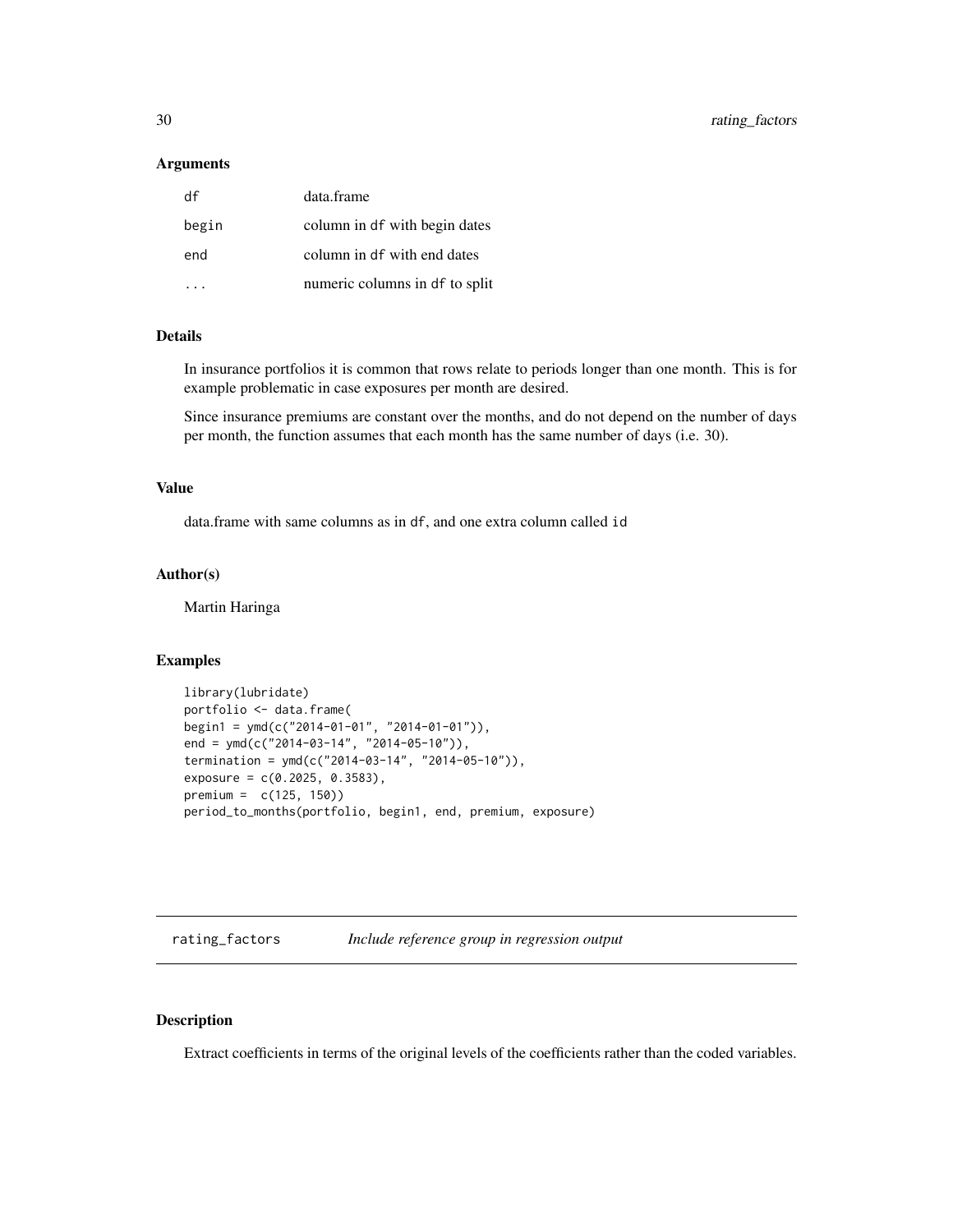rating\_factors 31

# Usage

```
rating_factors(
  ...,
 model_data = NULL,
 exposure = NULL,
 exponentiate = TRUE,signif_stars = TRUE,
 round_exposure = 0)
```
#### Arguments

| $\cdot$      | glm object(s) produced by $g1m()$                                                                                                               |
|--------------|-------------------------------------------------------------------------------------------------------------------------------------------------|
| model_data   | data. frame used to create glm object(s), this should only be specified in case the<br>exposure is desired in the output, default value is NULL |
| exposure     | column in model_data with exposure, default value is NULL                                                                                       |
| exponentiate | logical indicating whether or not to exponentiate the coefficient estimates. De-<br>faults to TRUE.                                             |
| signif_stars | show significance stars for p-values (defaults to TRUE)                                                                                         |
|              | round_exposure number of digits for exposure (defaults to 0)                                                                                    |

# Details

A fitted linear model has coefficients for the contrasts of the factor terms, usually one less in number than the number of levels. This function re-expresses the coefficients in the original coding. This function is adopted from dummy.coef(). Our adoption prints a data.frame as output.

#### Value

data.frame

# Author(s)

Martin Haringa

#### Examples

```
library(dplyr)
df <- MTPL2 %>%
  mutate(across(c(area), as.factor)) %>%
  mutate(across(c(area), ~biggest_reference(., exposure)))
mod1 <- glm(nclaims ~ area + premium, offset = log(exposure),
family = poisson(), data = df)
mod2 <- glm(nclaims ~ area, offset = log(exposure), family = poisson(),
```

```
data = df)
```

```
rating_factors(mod1, mod2, model_data = df, exposure = exposure)
```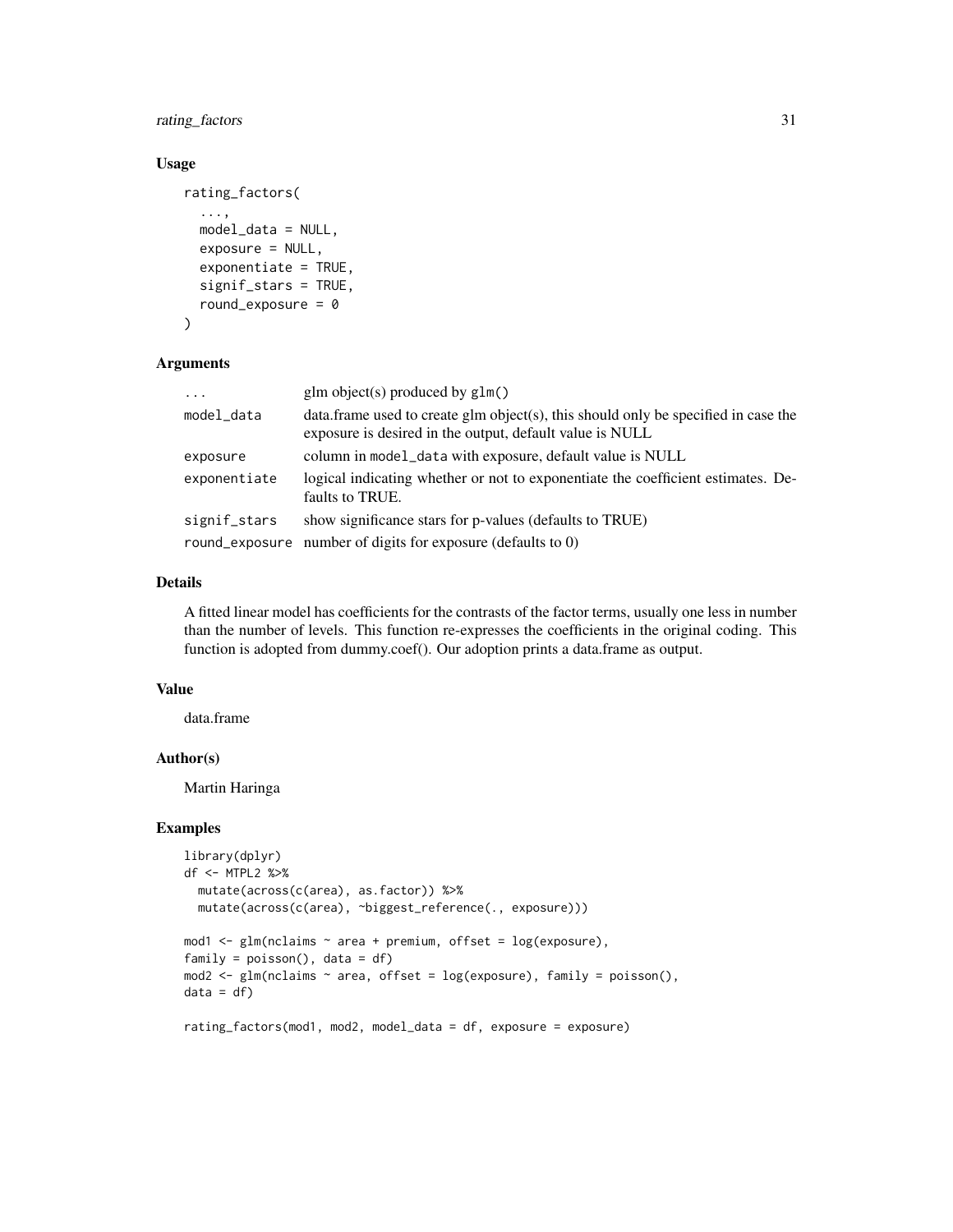# Description

Extract coefficients in terms of the original levels of the coefficients rather than the coded variables.Use rating\_factors() to compare the output obtained from two or more glm objects.

#### Usage

```
rating_factors1(
 model,
 model_data = NULL,
 exposure = NULL,
 colname = "estimate",
 exponentiate = TRUE,
  round_exposure = 0)
```
# Arguments

| model        | a single glm object produced by glm()                                                                                                        |
|--------------|----------------------------------------------------------------------------------------------------------------------------------------------|
| model_data   | data. frame used to create glm object, this should only be specified in case the<br>exposure is desired in the output, default value is NULL |
| exposure     | the name of the exposure column in model_data, default value is NULL                                                                         |
| colname      | the name of the output column, default value is "estimate"                                                                                   |
| exponentiate | logical indicating whether or not to exponentiate the coefficient estimates. De-<br>faults to TRUE.                                          |
|              | round_exposure number of digits for exposure (default to 0)                                                                                  |

#### Author(s)

Martin Haringa

# Examples

```
MTPL2a <- MTPL2
MTPL2a$area <- as.factor(MTPL2a$area)
x \leq glm(nclains \sim area, offset = log(exposure), family = poisson(),data = MTPL2a)
rating_factors1(x)
```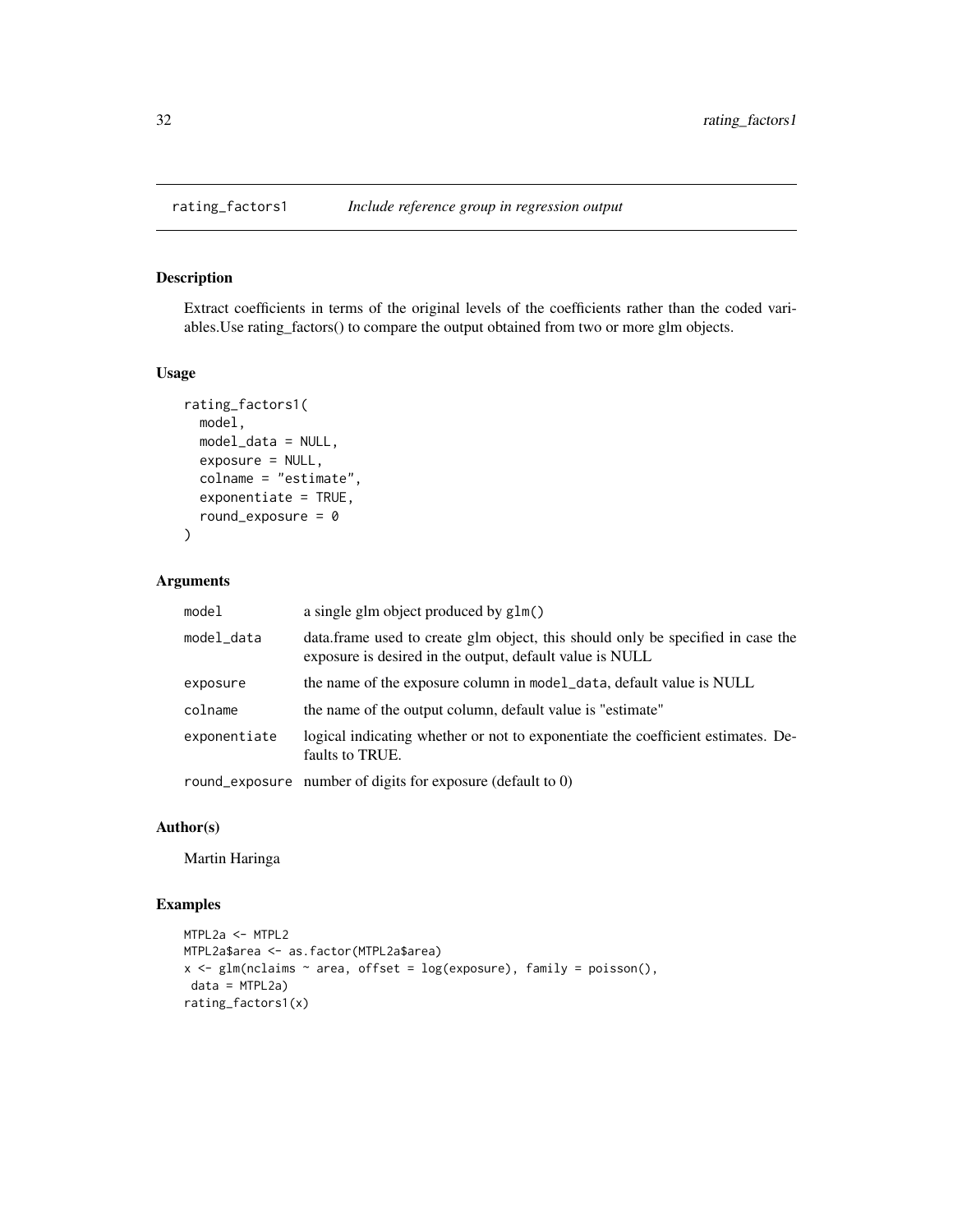<span id="page-32-0"></span>

# Description

Transform all the date ranges together as a set to produce a new set of date ranges. Ranges separated by a gap of at least min.gapwidth days are not merged.

#### Usage

```
reduce(df, begin, end, ..., agg_cols = NULL, agg = "sum", min.gapwidth = 5)
```
# Arguments

| data.frame                                                                                    |
|-----------------------------------------------------------------------------------------------|
| name of column df with begin dates                                                            |
| name of column in df with end dates                                                           |
| names of columns in df used to group date ranges by                                           |
| list with columns in df to aggregate by (defaults to NULL)                                    |
| aggregation type (defaults to "sum")                                                          |
| ranges separated by a gap of at least min. gap width days are not merged. De-<br>faults to 5. |
|                                                                                               |

# Details

This function is adopted from IRanges:: reduce().

# Value

An object of class "reduce". The function summary is used to obtain and print a summary of the results. An object of class "reduce" is a list usually containing at least the following elements:

| df    | data frame with reduced time periods                |
|-------|-----------------------------------------------------|
| begin | name of column in df with begin dates               |
| end   | name of column in df with end dates                 |
| cols  | names of columns in df used to group date ranges by |

## Author(s)

Martin Haringa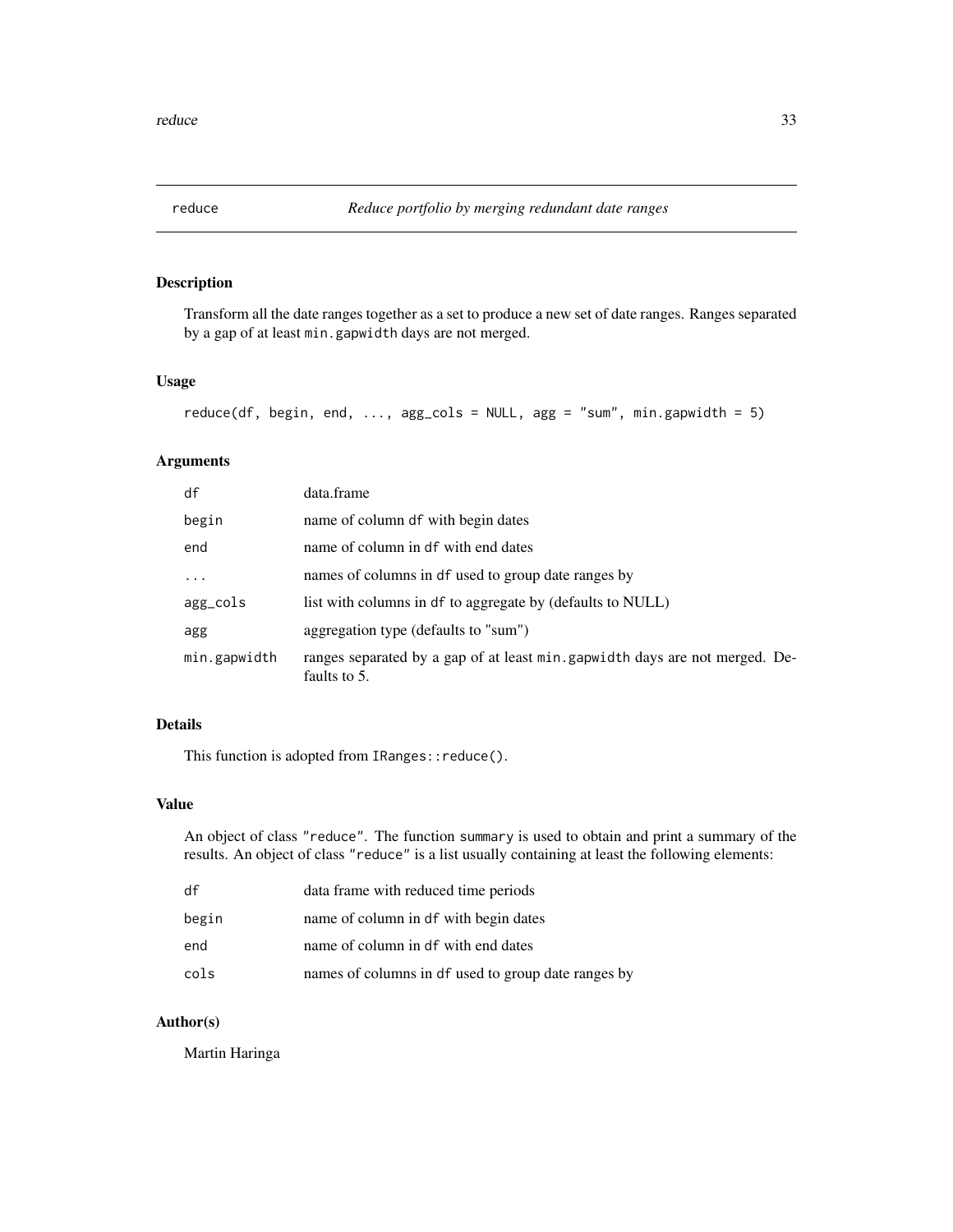#### <span id="page-33-0"></span>Examples

```
portfolio <- structure(list(policy_nr = c("12345", "12345", "12345", "12345",
"12345", "12345", "12345", "12345", "12345", "12345", "12345"),
productgroup = c("fire", "fire", "fire", "fire", "fire", "fire",
"fire", "fire", "fire", "fire", "fire"), product = c("contents",
"contents", "contents", "contents", "contents", "contents", "contents",
"contents", "contents", "contents", "contents"),
begin_dat = structure(c(16709,16740, 16801, 17410, 17440, 17805, 17897,
17956, 17987, 18017, 18262), class = "Date"),
end_dat = structure(c(16739, 16800, 16831, 17439, 17531, 17896, 17955,
17986, 18016, 18261, 18292), class = "Date"),
premium = c(89L, 58L, 83L, 73L, 69L, 94L, 91L, 97L, 57L, 65L, 55L)),
row.names = c(NA, -11L), class = "data.frame")
# Merge periods
pt1 <- reduce(portfolio, begin = begin_dat, end = end_dat, policy_nr,
    productgroup, product, min.gapwidth = 5)
# Aggregate per period
summary(pt1, period = "days", policy_nr, productgroup, product)
# Merge periods and sum premium per period
pt2 <- reduce(portfolio, begin = begin_dat, end = end_dat, policy_nr,
    productgroup, product, agg\_cols = list(premium), min.gapwidth = 5)
# Create summary with aggregation per week
summary(pt2, period = "weeks", policy_nr, productgroup, product)
```
#### refit\_glm *Refitting Generalized Linear Models*

#### Description

[Experimental] refit\_glm() is used to refit generalized linear models, and must be preceded by restrict\_coef().

#### Usage

```
refit_glm(x)
```
# Arguments

x Object of class restricted or of class smooth

#### Value

Object of class GLM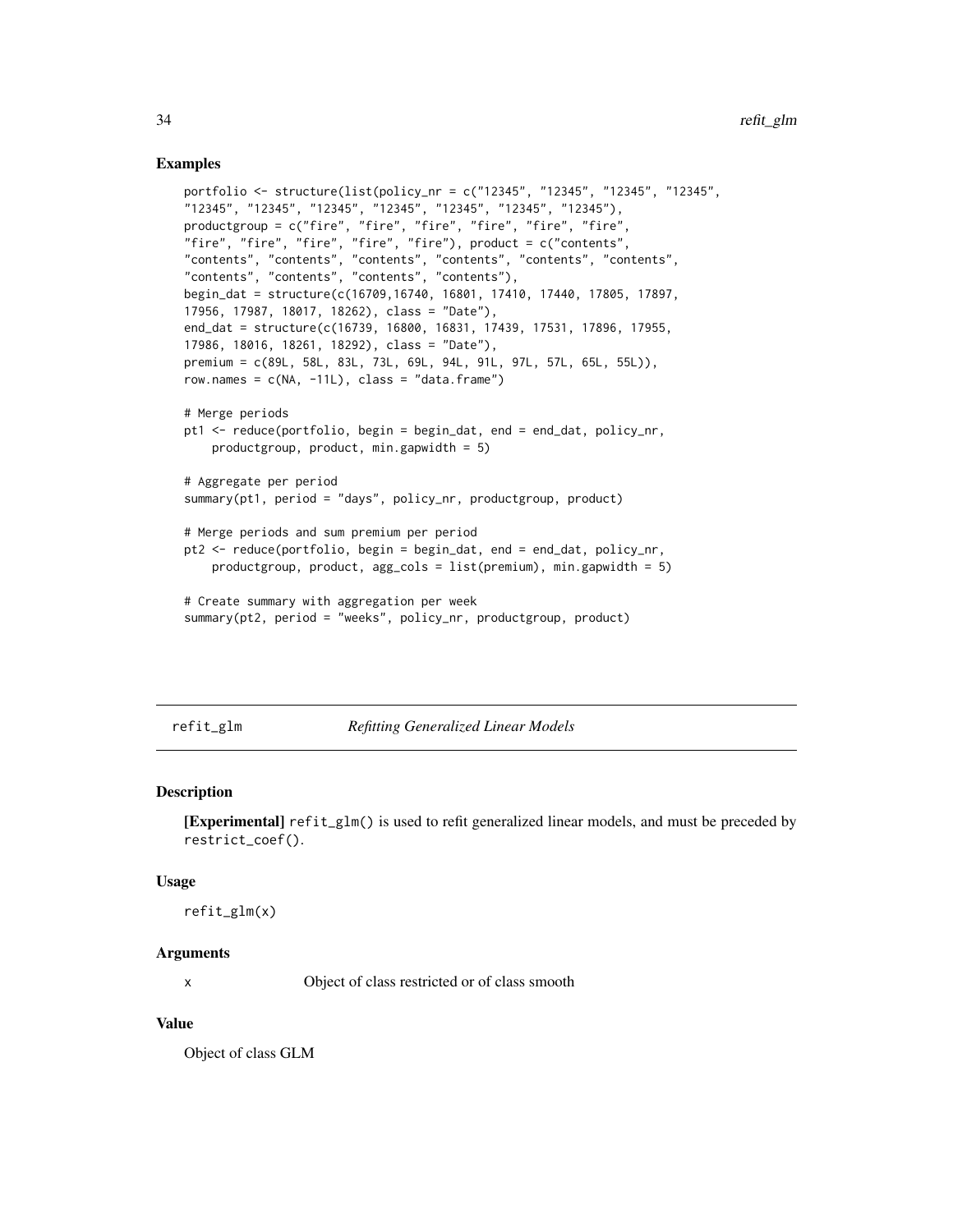# <span id="page-34-0"></span>restrict\_coef 35

#### Author(s)

Martin Haringa

<span id="page-34-1"></span>restrict\_coef *Restrict coefficients in the model*

#### Description

[Experimental] Add restrictions, like a bonus-malus structure, on the risk factors used in the model. restrict\_coef() must always be followed by update\_glm().

# Usage

restrict\_coef(model, restrictions)

# Arguments

| model        | object of class glm/restricted                                                                                                                                                |
|--------------|-------------------------------------------------------------------------------------------------------------------------------------------------------------------------------|
| restrictions | data. The first column with two columns containing restricted data. The first column, with<br>the name of the risk factor as column name, must contain the levels of the risk |
|              | factor. The second column must contain the restricted coefficients.                                                                                                           |

# Details

Although restrictions could be applied either to the frequency or the severity model, it is more appropriate to impose the restrictions on the premium model. This can be achieved by calculating the pure premium for each record (i.e. expected number of claims times the expected claim amount), then fitting an "unrestricted" Gamma GLM to the pure premium,and then imposing the restrictions in a final "restricted" Gamma GLM.

#### Value

Object of class restricted.

# Author(s)

Martin Haringa

# See Also

[update\\_glm\(\)](#page-43-1) for refitting the restricted model, and [autoplot.restricted\(\)](#page-7-1). Other update\_glm: [smooth\\_coef\(](#page-39-1))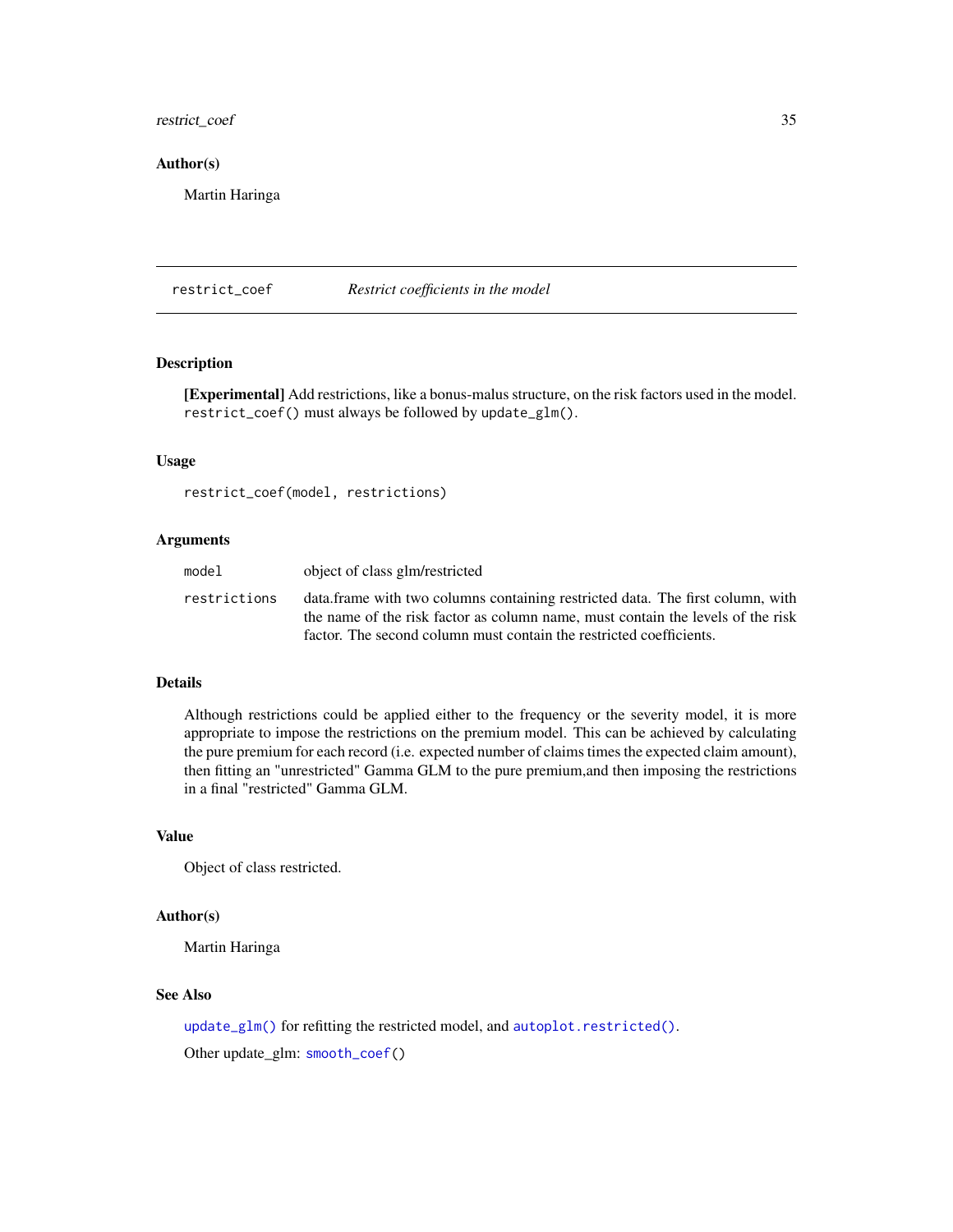#### 36 rgammat

#### Examples

```
## Not run:
# Add restrictions to risk factors for region (zip) -------------------------
# Fit frequency and severity model
library(dplyr)
freq \leq glm(nclaims \sim bm + zip, offset = log(exposure), family = poisson(),
             data = MTPL)
sev \leq glm(amount \sim bm + zip, weights = nclaims,
            family = Gamma(link = "log"),
            data = MTPL %>% filter(amount > 0))
# Add predictions for freq and sev to data, and calculate premium
premium_df <- MTPL %>%
   add_prediction(freq, sev) %>%
   mutate(premium = pred_nclaims_freq * pred_amount_sev)
# Restrictions on risk factors for region (zip)
zip_f < - data.frame(zip = c(0,1,2,3), zip_rst = c(0.8, 0.9, 1, 1.2))
# Fit unrestricted model
burn \leq glm(premium \sim bm + zip, weights = exposure,
            family = Gamma(link = "log"), data = premium_df)# Fit restricted model
burn_rst <- burn %>%
  restrict_coef(., zip_df) %>%
  update_glm()
# Show rating factors
rating_factors(burn_rst)
## End(Not run)
```
#### rgammat *Generate data from truncated gamma distribution*

#### Description

Random generation for the truncated Gamma distribution with parameters shape and scale.

#### Usage

rgammat(n, scale = scale, shape = shape, lower, upper)

#### Arguments

n number of observations

<span id="page-35-0"></span>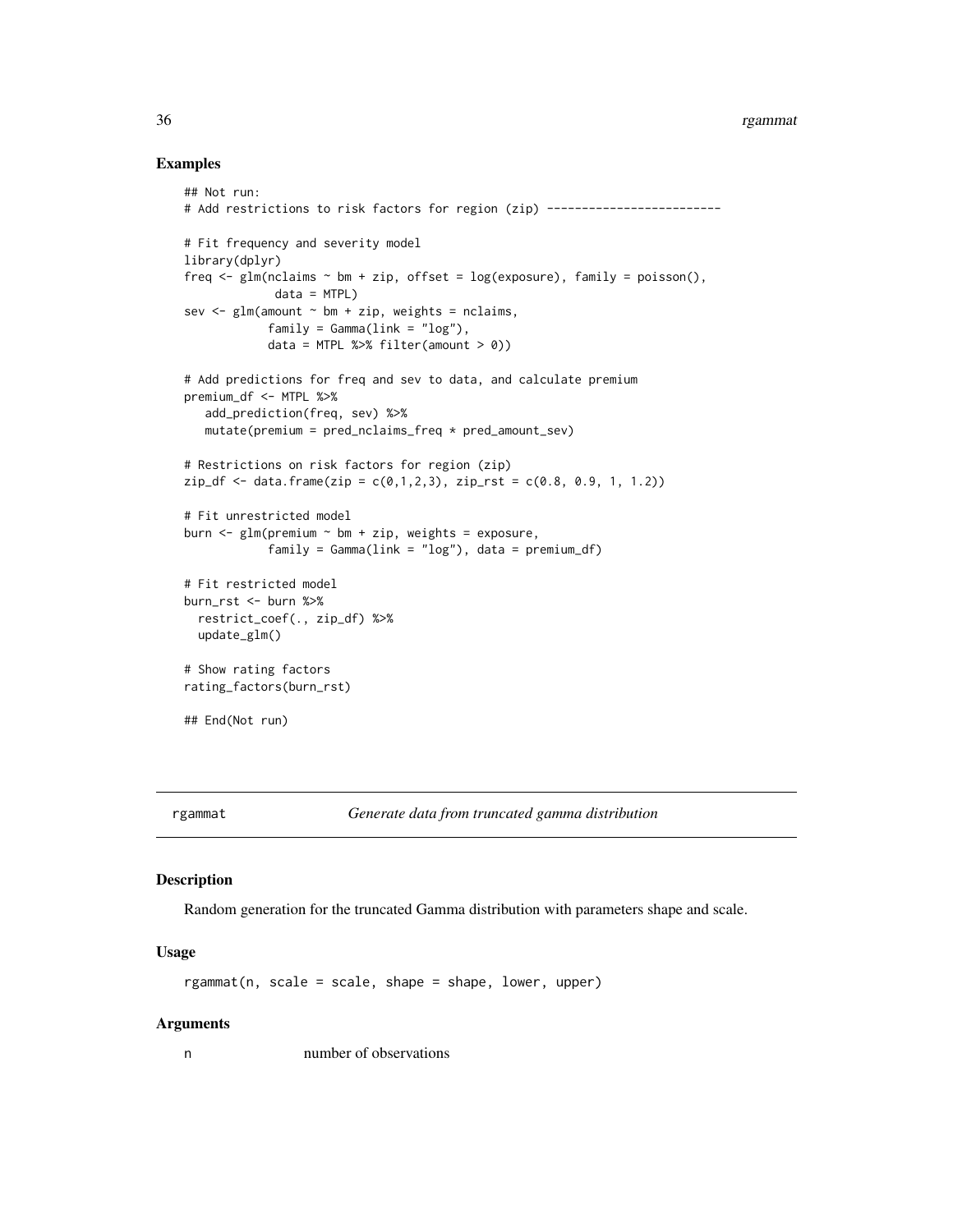#### <span id="page-36-0"></span>rlnormt 37

| scale | scale parameter                                                           |
|-------|---------------------------------------------------------------------------|
| shape | shape parameter                                                           |
| lower | numeric. Observations below this threshold are not present in the sample. |
| upper | numeric. Observations above this threshold are not present in the sample. |

# Value

The length of the result is determined by n.

#### Author(s)

Martin Haringa

rlnormt *Generate data from truncated lognormal distribution*

# Description

Random generation for the truncated log normal distribution whose logarithm has mean equal to meanlog and standard deviation equal to sdlog.

# Usage

rlnormt(n, meanlog, sdlog, lower, upper)

# Arguments

| n       | number of observations                                                    |
|---------|---------------------------------------------------------------------------|
| meanlog | mean of the distribution on the log scale                                 |
| sdlog   | standard deviation of the distribution on the log scale                   |
| lower   | numeric. Observations below this threshold are not present in the sample. |
| upper   | numeric. Observations above this threshold are not present in the sample. |

#### Value

The length of the result is determined by n.

# Author(s)

Martin Haringa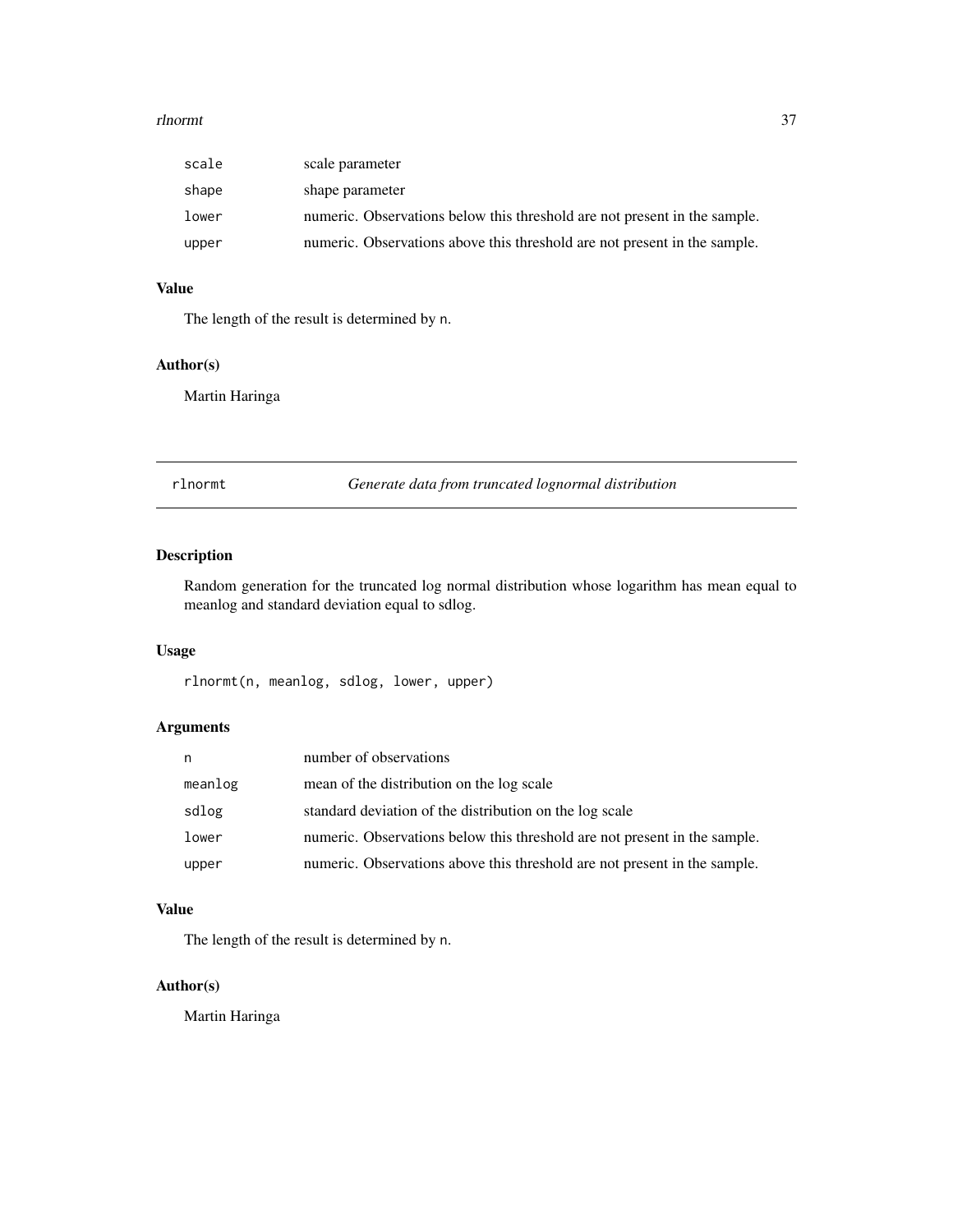<span id="page-37-1"></span><span id="page-37-0"></span>

# Description

Compute root mean squared error.

# Usage

rmse(object, data)

# Arguments

| object | fitted model                  |
|--------|-------------------------------|
| data   | data.frame (defaults to NULL) |

# Details

The RMSE is the square root of the average of squared differences between prediction and actual observation and indicates the absolute fit of the model to the data. It can be interpreted as the standard deviation of the unexplained variance, and is in the same units as the response variable. Lower values indicate better model fit.

# Value

numeric value

#### Author(s)

Martin Haringa

# Examples

```
x \leq glm(nclaims \sim area, offset = log(exposure), family = poisson(),
data = MTPL2)rmse(x, MTPL2)
```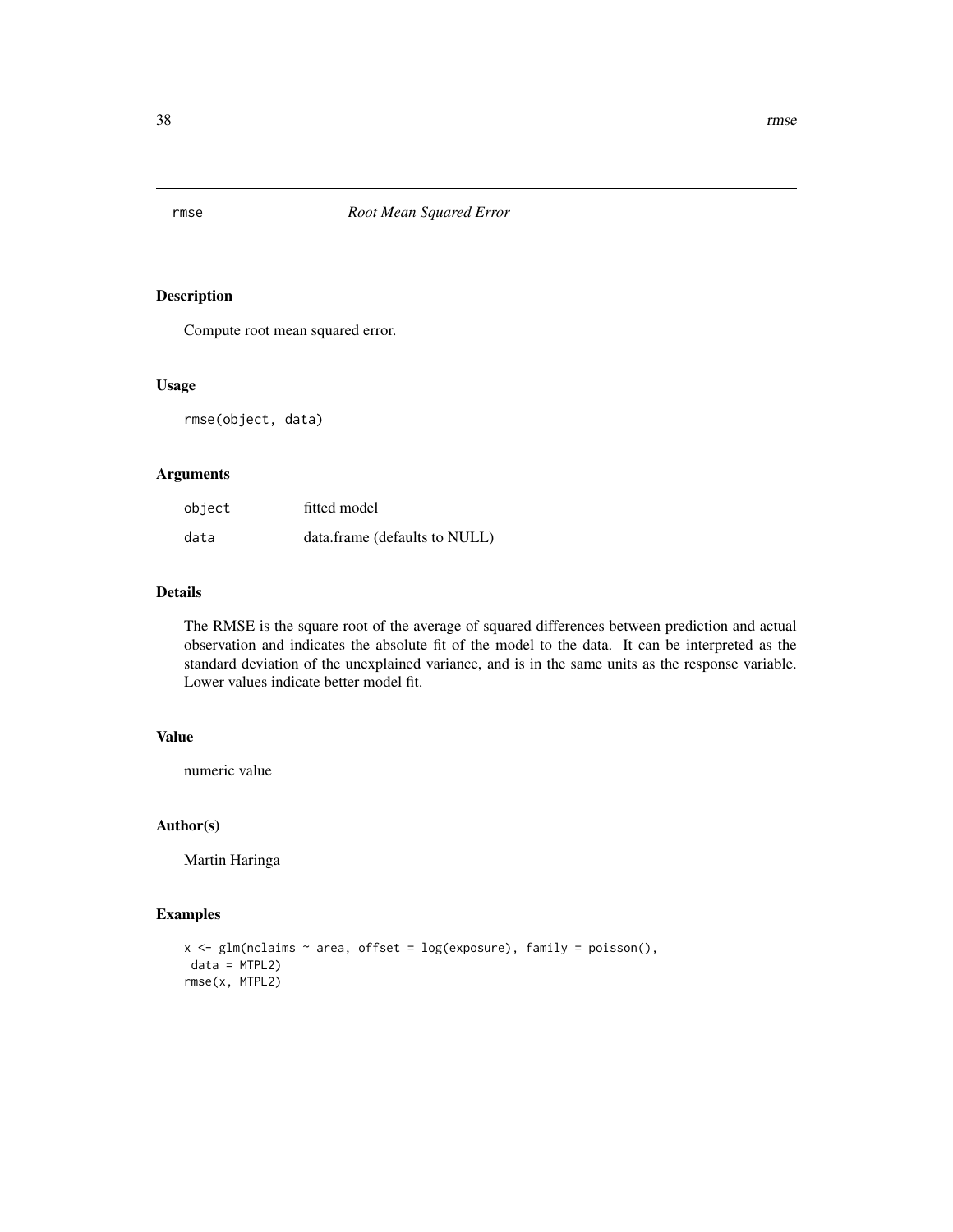# <span id="page-38-0"></span>Description

Fast overlap joins. Usually, df is a very large data.table (e.g. insurance portfolio) with small interval ranges, and dates is much smaller with (e.g.) claim dates.

# Usage

```
rows_per_date(
  df,
  dates,
 df_begin,
 df_end,
 dates_date,
  ...,
 nomatch = NULL,
 mult = "all")
```
# Arguments

| df         | data.frame with portfolio (df should include time period)                                                                                                                                                                   |
|------------|-----------------------------------------------------------------------------------------------------------------------------------------------------------------------------------------------------------------------------|
| dates      | data.frame with dates to join                                                                                                                                                                                               |
| df_begin   | column name with begin dates of time period in df                                                                                                                                                                           |
| $df$ end   | column name with end dates of time period in df                                                                                                                                                                             |
| dates_date | column name with dates in dates                                                                                                                                                                                             |
|            | additional column names in dates to join by                                                                                                                                                                                 |
| nomatch    | When a row (with interval say, $[a,b]$ ) in x has no match in y, nomatch=NA means<br>NA is returned for y's non-by.y columns for that row of x. nomatch=NULL<br>(default) means no rows will be returned for that row of x. |
| mult       | When multiple rows in y match to the row in x, mult controls which values are<br>returned - "all" (default), "first" or "last".                                                                                             |

# Value

returned class is equal to class of df

## Author(s)

Martin Haringa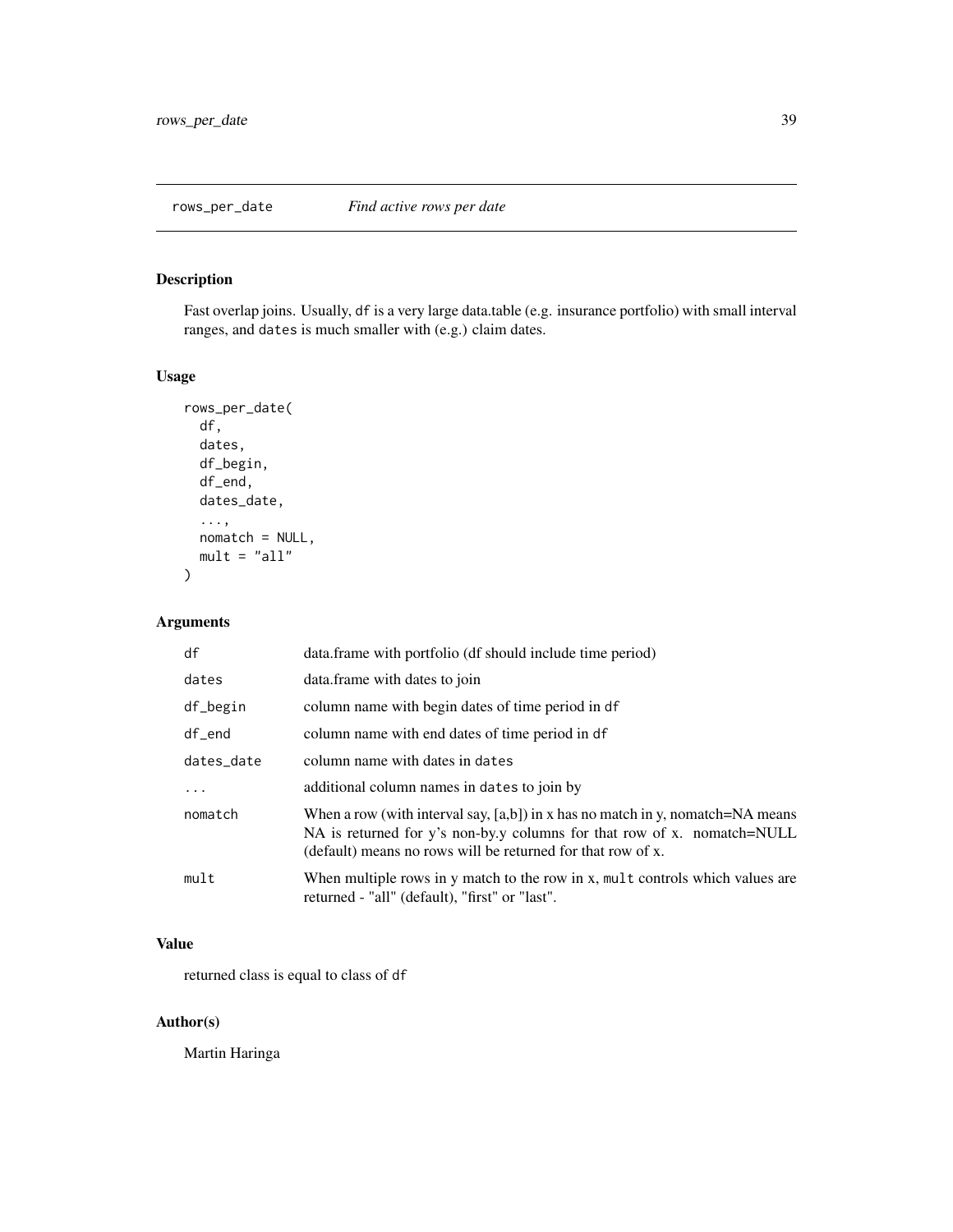# Examples

```
library(lubridate)
portfolio <- data.frame(
begin1 = ymd(c("2014-01-01", "2014-01-01")),
end = ymd(c("2014-03-14", "2014-05-10")),
termination = ymd(c("2014-03-14", "2014-05-10")),
exposure = c(0.2025, 0.3583),
premium = c(125, 150),
car_type = c("BMW", "TESLA"))## Find active rows on different dates
dates0 <- data.frame(active_date = seq(ymd("2014-01-01"), ymd("2014-05-01"),
by = "months"))
rows_per_date(portfolio, dates0, df_begin = begin1, df_end = end,
dates_date = active_date)
## With extra identifiers (merge claim date with time interval in portfolio)
claim_dates \leq data.frame(claim_date = ymd("2014-01-01"),
car_type = c("BMW", "VOLVO"))### Only rows are returned that can be matched
rows_per_date(portfolio, claim_dates, df_begin = begin1,
   df end = end, dates_date = claim_date, car_type)
### When row cannot be matched, NA is returned for that row
rows_per_date(portfolio, claim_dates, df_begin = begin1,
   df_{end} = end, dates_date = claim_date, car_type, nomatch = NA)
```
<span id="page-39-1"></span>smooth\_coef *Smooth coefficients in the model*

# Description

[Experimental] Apply smoothing on the risk factors used in the model. smooth\_coef() must always be followed by update\_glm().

#### Usage

```
smooth_coef(model, x_cut, x_org, degree = NULL, breaks = NULL)
```

| model  | object of class glm/smooth               |
|--------|------------------------------------------|
| x_cut  | column name with breaks/cut              |
| x_org  | column name where x cut is based on      |
| degree | order of polynomial                      |
| breaks | numerical vector with new clusters for x |

<span id="page-39-0"></span>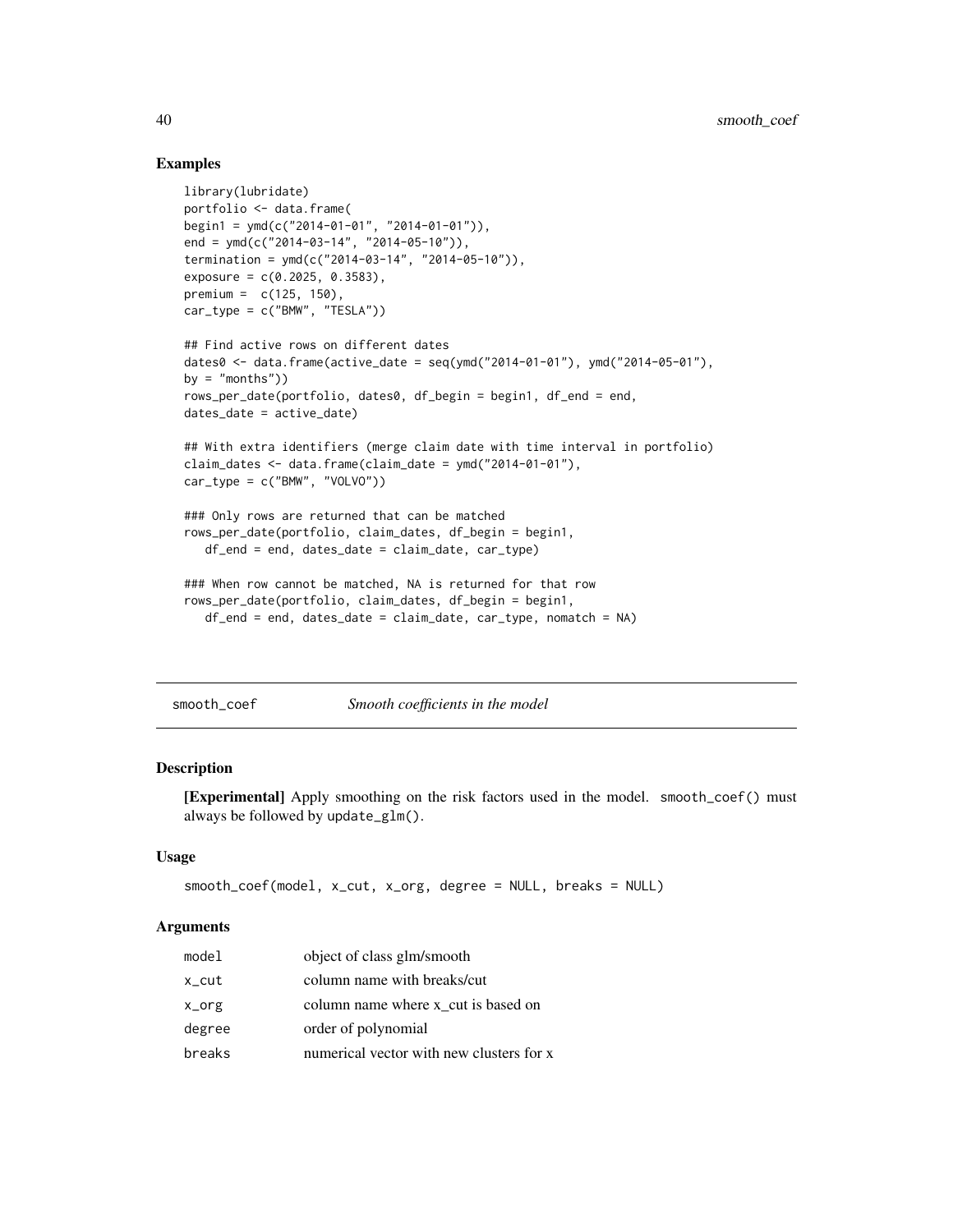#### <span id="page-40-0"></span>smooth\_coef 41

#### Details

Although smoothing could be applied either to the frequency or the severity model, it is more appropriate to impose the smoothing on the premium model. This can be achieved by calculating the pure premium for each record (i.e. expected number of claims times the expected claim amount), then fitting an "unrestricted" Gamma GLM to the pure premium, and then imposing the restrictions in a final "restricted" Gamma GLM.

# Value

Object of class smooth

#### Author(s)

Martin Haringa

### See Also

[update\\_glm\(\)](#page-43-1) for refitting the smoothed model, and [autoplot.smooth\(\)](#page-9-1).

Other update\_glm: [restrict\\_coef\(](#page-34-1))

#### Examples

```
## Not run:
library(insurancerating)
library(dplyr)
# Fit GAM for claim frequency
age_policyholder_frequency <- fit_gam(data = MTPL,
                                      nclaims = nclaims,
                                      x = age_policyholder,
                                      exposure = exposure)
# Determine clusters
clusters_freq <- construct_tariff_classes(age_policyholder_frequency)
# Add clusters to MTPL portfolio
dat <- MTPL %>%
  mutate(age_policyholder_freq_cat = clusters_freq$tariff_classes) %>%
  mutate(across(where(is.character), as.factor)) %>%
  mutate(across(where(is.factor), ~biggest_reference(., exposure)))
# Fit frequency and severity model
freq <- glm(nclaims ~ bm + age_policyholder_freq_cat, offset = log(exposure),
 family = poisson(), data = dat)
sev \leq glm(amount \sim bm + zip, weights = nclaims,
 family = Gamma(link = "log"), data = dat %>% filter(amount > 0))
# Add predictions for freq and sev to data, and calculate premium
premium_df <- dat %>%
  add_prediction(freq, sev) %>%
  mutate(premium = pred_nclaims_freq * pred_amount_sev)
```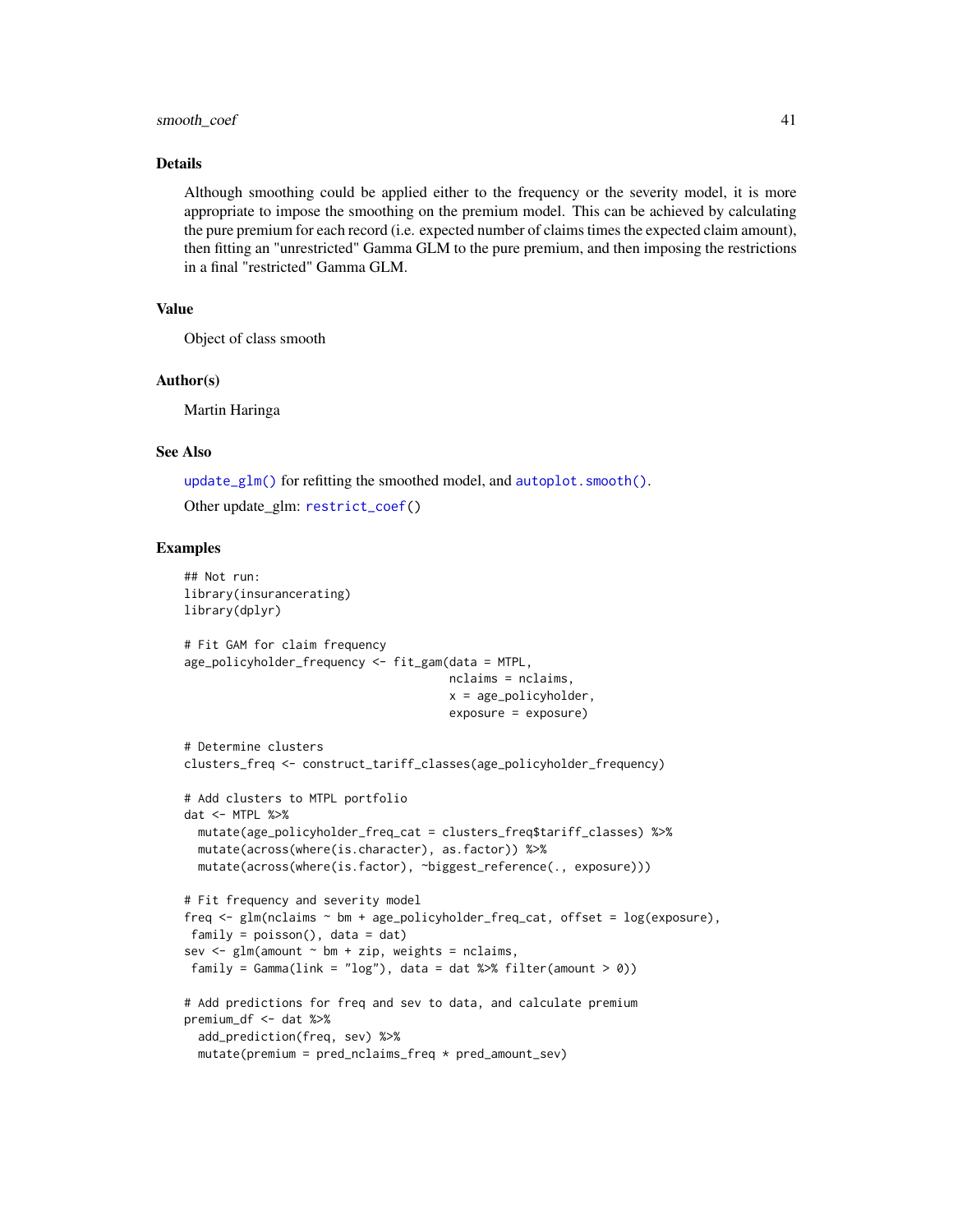```
# Fit unrestricted model
burn_unrestricted <- glm(premium ~ zip + bm + age_policyholder_freq_cat,
                         weights = exposure,
                         family = Gamma(link = "log"),
                         data = premium_df)
# Impose smoothing and create figure
burn_unrestricted %>%
  smooth_coef(x_cut = "age_policyholder_freq_cat",
              x_org = "age_policyholder",
              breaks = seq(18, 95, 5)) %>%
  autoplot()
# Impose smoothing and refit model
burn_restricted <- burn_unrestricted %>%
  smooth_coef(x_cut = "age_policyholder_freq_cat",
             x_org = "age_policyholder",
              breaks = seq(18, 95, 5) %>%
  update_glm()
# Show new rating factors
rating_factors(burn_restricted)
## End(Not run)
```
summary.reduce *Automatically create a summary for objects obtained from reduce()*

#### Description

Takes an object produced by reduce(), and counts new and lost customers.

#### Usage

```
## S3 method for class 'reduce'
summary(object, ..., period = "days", name = "count")
```
#### Arguments

| object   | reduce object produced by reduce()                                                                                                                        |
|----------|-----------------------------------------------------------------------------------------------------------------------------------------------------------|
| $\cdots$ | names of columns to aggregate counts by                                                                                                                   |
| period   | a character string indicating the period to aggregate on. Four options are avail-<br>able: "quarters", "months", "weeks", and "days" (the default option) |
| name     | The name of the new column in the output. If omitted, it will default to count.                                                                           |

#### Value

data.frame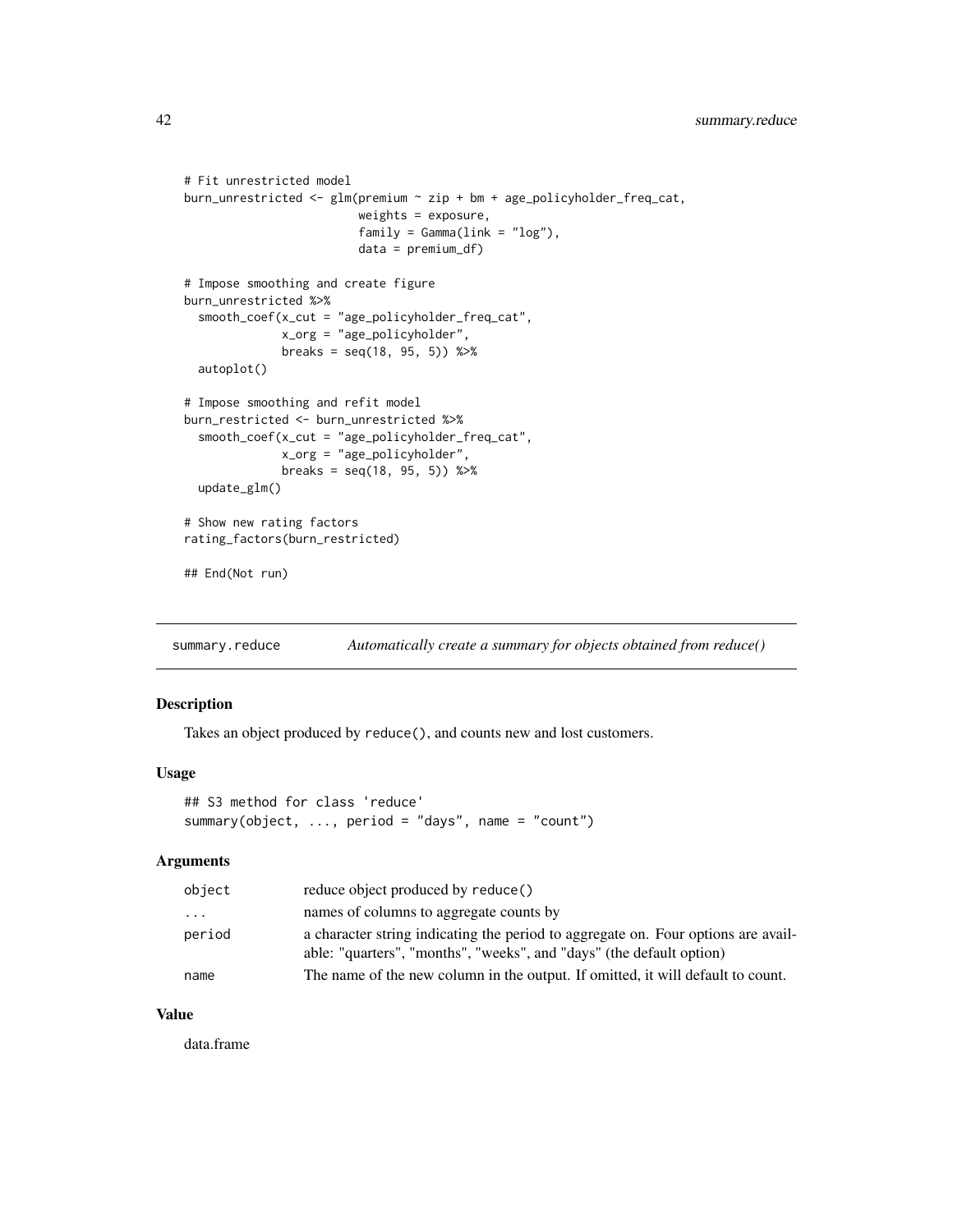<span id="page-42-0"></span>

# Description

Univariate analysis for discrete risk factors in an insurance portfolio. The following summary statistics are calculated:

- frequency (i.e. number of claims / exposure)
- average severity (i.e. severity / number of claims)
- risk premium (i.e. severity / exposure)
- loss ratio (i.e. severity / premium)
- average premium (i.e. premium / exposure)

If input arguments are not specified, the summary statistics related to these arguments are ignored.

#### Usage

```
univariate(
  df,
  x,
  severity = NULL,
  nclaims = NULL,
  exposure = NULL,
  premium = NULL,
 by = NULL\mathcal{L}
```
# Arguments

| df       | data.frame with insurance portfolio                  |
|----------|------------------------------------------------------|
| x        | column in df with risk factor                        |
| severity | column in df with severity (default is NULL)         |
| nclaims  | column in df with number of claims (default is NULL) |
| exposure | column in df with exposure (default is NULL)         |
| premium  | column in df with premium (default is NULL)          |
| by       | list of column(s) in df to group by                  |

# Value

A data.frame

# Author(s)

Martin Haringa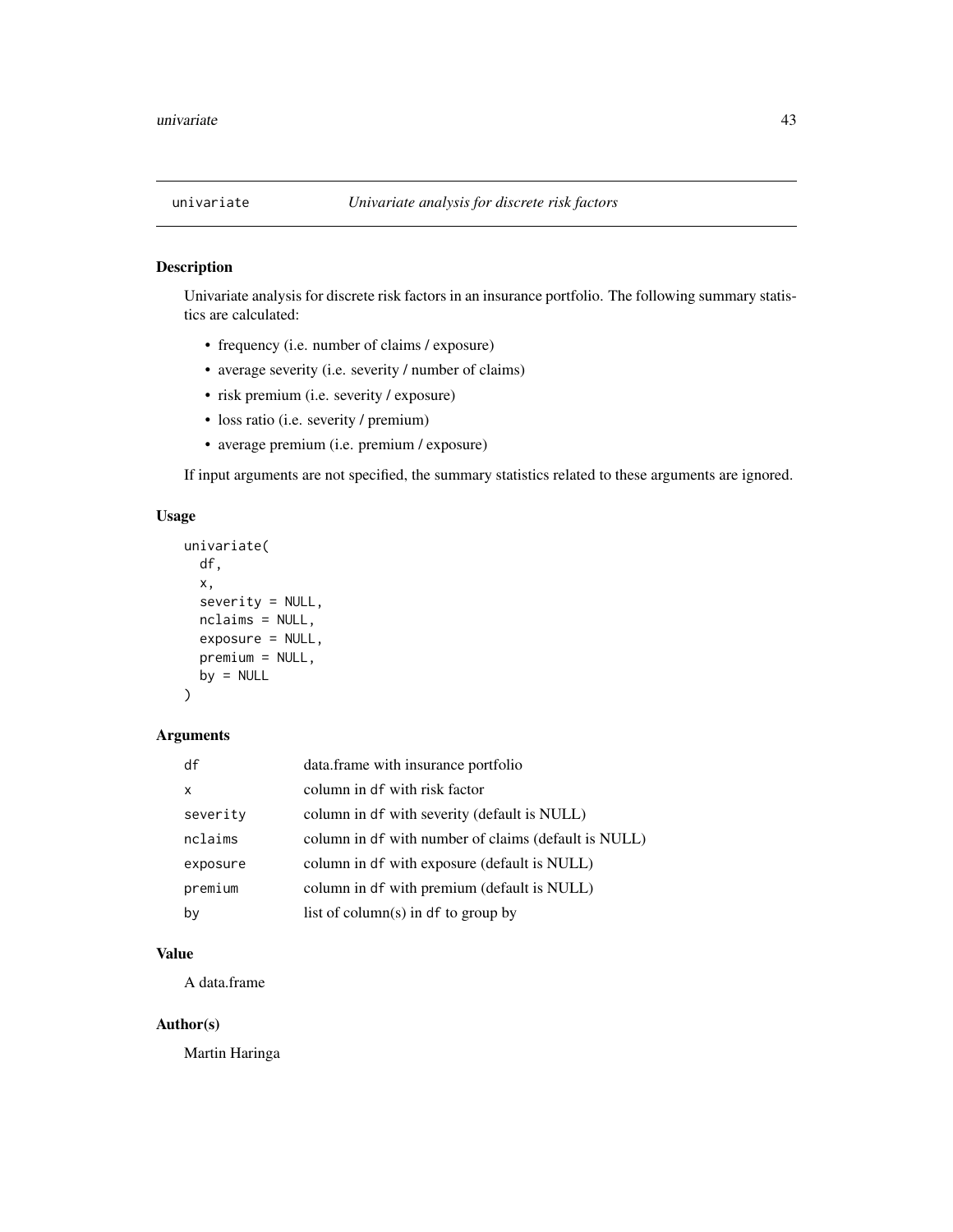# Examples

```
# Summarize by `area`
univariate(MTPL2, x = area, severity = amount, nclaims = nclaims,
           exposure = exposure, premium = premium)
# Summarize by `zip` and `bm`
univariate(MTPL, x = zip, severity = amount, nclaims = nclaims,
           exposure = exposure, by = bm)# Summarize by `zip`, `bm` and `power`
univariate(MTPL, x = zip, severity = amount, nclaims = nclaims,
           exposure = exposure, by = list(bm, power))
```
<span id="page-43-1"></span>update\_glm *Refitting Generalized Linear Models*

# Description

[Experimental] update\_glm() is used to refit generalized linear models, and must be preceded by restrict\_coef().

# Usage

update\_glm(x)

# Arguments

x Object of class restricted or of class smooth

#### Value

Object of class GLM

#### Author(s)

Martin Haringa

<span id="page-43-0"></span>